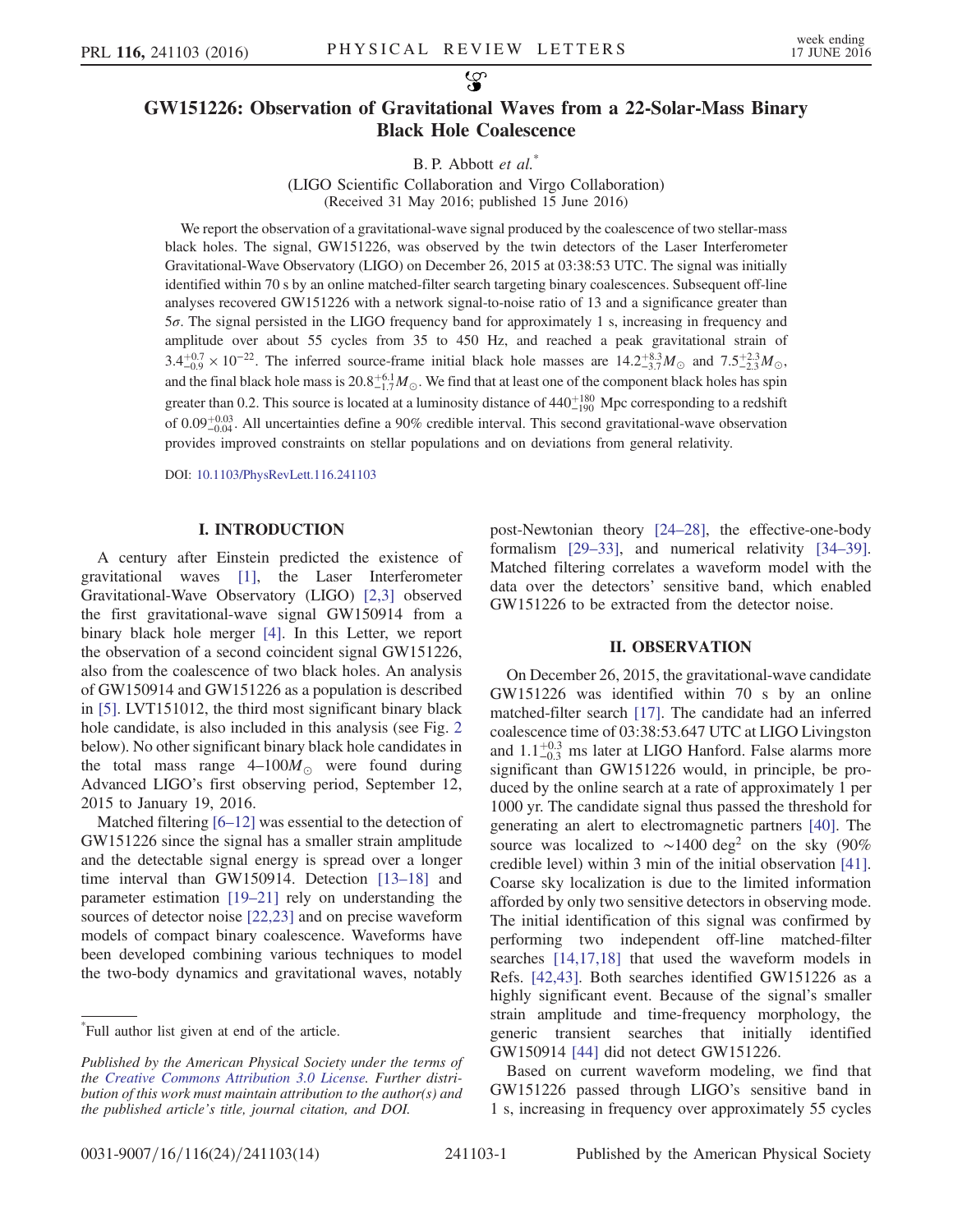<span id="page-1-0"></span>

FIG. 1. GW151226 observed by the LIGO Hanford (left column) and Livingston (right column) detectors, where times are relative to December 26, 2015 at 03:38:53.648 UTC. First row: Strain data from the two detectors, where the data are filtered with a 30–600-Hz bandpass filter to suppress large fluctuations outside this range and band-reject filters to remove strong instrumental spectral lines [\[46\].](#page-7-5) Also shown (black) is the best-match template from a nonprecessing spin waveform model reconstructed using a Bayesian analysis [\[21\]](#page-6-13) with the same filtering applied. As a result, modulations in the waveform are present due to this conditioning and not due to precession effects. The thickness of the line indicates the 90% credible region. See Fig. [5](#page-5-0) for a reconstruction of the best-match template with no filtering applied. Second row: The accumulated peak signal-to-noise ratio  $(SNR_p)$  as a function of time when integrating from the start of the best-match template, corresponding to a gravitational-wave frequency of 30 Hz, up to its merger time. The total accumulated  $SNR<sub>p</sub>$ corresponds to the peak in the next row. Third row: Signal-to-noise ratio (SNR) time series produced by time shifting the best-match template waveform and computing the integrated SNR at each point in time. The peak of the SNR time series gives the merger time of the best-match template for which the highest overlap with the data is achieved. The single-detector SNRs in LIGO Hanford and Livingston are 10.5 and 7.9, respectively, primarily because of the detectors' differing sensitivities. Fourth row: Time-frequency representation [\[47\]](#page-7-6) of the strain data around the time of GW151226. In contrast to GW150914 [\[4\],](#page-6-2) the signal is not easily visible.

from 35 Hz to a peak amplitude at 450 Hz. The signal-tonoise ratio (SNR) accumulates equally in the early inspiral (∼45 cycles from 35 to 100 Hz) and late inspiral to merger (∼10 cycles from 100 to 450 Hz). This is different from the more massive GW150914 binary for which only the last 10 cycles, comprising inspiral and merger, dominated the SNR. As a consequence, the parameters characterizing GW151226 have different precision than those of GW150914. The chirp mass [\[26,45\],](#page-6-12) which controls the binary's evolution during the early inspiral, is determined very precisely. The individual masses, which rely on information from the late inspiral and merger, are measured far less precisely.

Figure [1](#page-1-0) illustrates that the amplitude of the signal is less than the level of the detector noise, where the maximum strain of the signal is  $3.4^{+0.7}_{-0.9} \times 10^{-22}$  and  $3.4^{+0.8}_{-0.9} \times 10^{-22}$  in LIGO Hanford and Livingston, respectively. The time-frequency representation of the detector data shows that the signal is not easily visible. The signal is more apparent in LIGO Hanford where the SNR is larger. The SNR difference is predominantly due to the different sensitivities of the detectors at the time. Only with the accumulated SNR from matched filtering does the signal become apparent in both detectors.

### III. DETECTORS

The LIGO detectors measure gravitational-wave strain using two modified Michelson interferometers located in Hanford, WA and Livingston, LA [\[2,3,46\].](#page-6-1) The two orthogonal arms of each interferometer are 4 km in length, each with an optical cavity formed by two mirrors acting as test masses. A passing gravitational wave alters the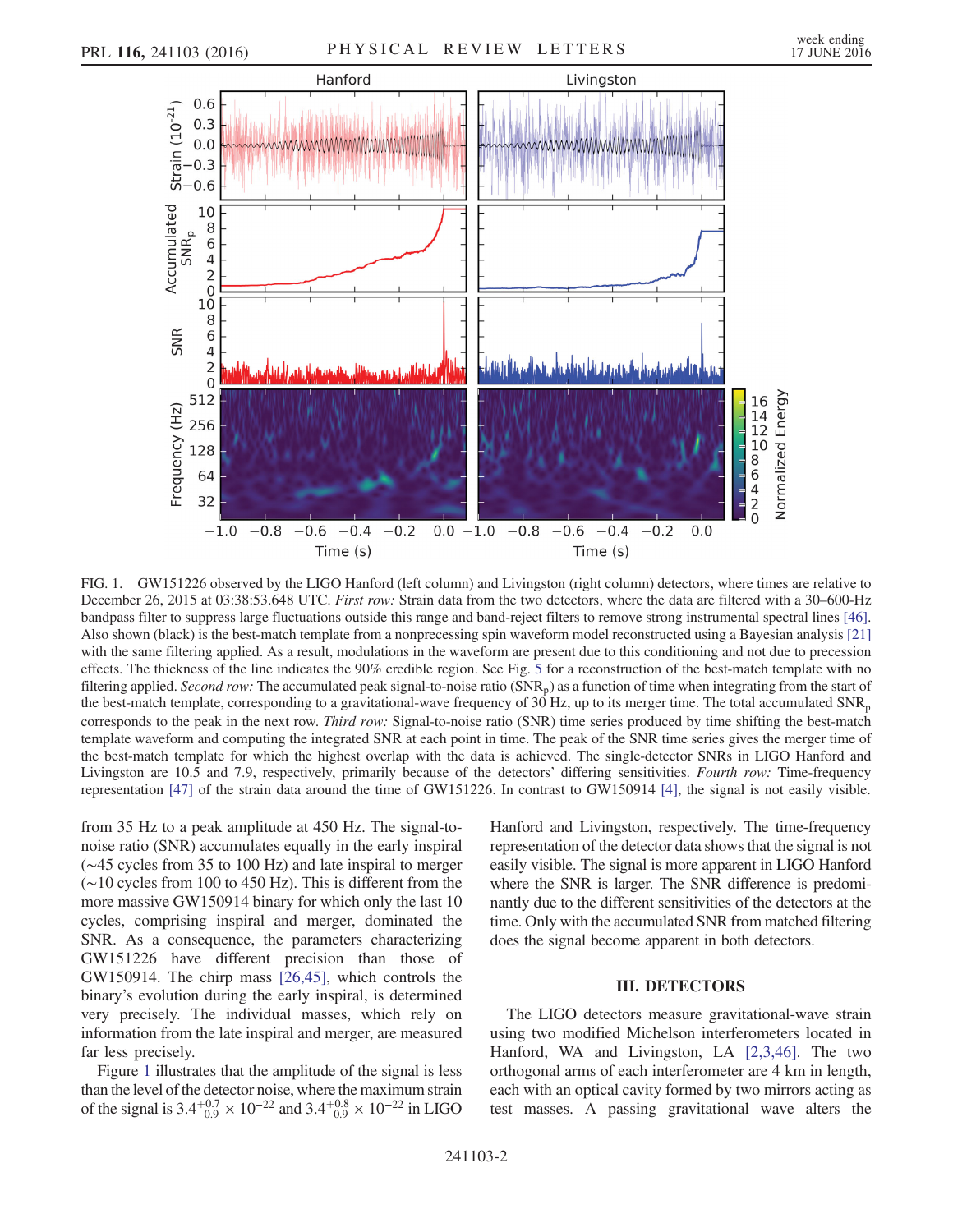differential arm length so that the measured difference is  $\Delta L(t) = \delta L_x - \delta L_y = h(t)L$ , where  $L = L_x = L_y$  and h is the gravitational-wave strain amplitude projected onto the detector. Calibration of the interferometers is performed by inducing test mass motion using photon pressure from a modulated calibration laser. Employing methods as described in [\[48\]](#page-7-7), the calibration uncertainty  $(1\sigma)$  in both detectors at the time of the signal is better than 8% in amplitude and 5 deg in phase.

At the time of GW151226, both LIGO detectors were operating with a sensitivity typical of that exhibited throughout the observing period [\[46\].](#page-7-5) Investigations similar to the detection validation procedures for GW150914 found no evidence that instrumental or environmental disturbances contributed to GW151226 [\[4,23\]](#page-6-2). Tests quantifying the detectors' susceptibility to external environmental disturbances, such as electromagnetic fields [\[49\],](#page-7-8) indicated that any disturbance strong enough to account for the signal would be clearly detected by the array of environmental sensors. All environmental fluctuations recorded during GW151226 were too small to account for more than 6% of its peak strain amplitude. Furthermore, none of the environmental sensors recorded any disturbances that evolved in time and frequency like GW151226.

### IV. SEARCHES

Two matched-filter searches [\[18\]](#page-6-14) used coincident observations between the two LIGO detectors from September 12, 2015 to January 19, 2016 to estimate the significance of GW151226 [\[5\]](#page-6-3). One of these searches was the off-line version of the online search discussed previously [\[17\]](#page-6-10). The off-line searches benefit from improved calibration and refined data quality information not available to online searches [\[5,23\].](#page-6-3)

Each search identifies coincident events that are found in both LIGO detectors with the same template and within 15 ms [\[18\].](#page-6-14) The 15-ms window is determined by the 10-ms intersite propagation time plus a 5-ms allowance for uncertainty in the arrival time of weak signals. Both searches use a discrete bank of waveform templates [\[7,50](#page-6-15)–55] which target gravitational waves from binary black hole systems with a total mass of less than  $100M_{\odot}$  and dimensionless spins aligned with the orbital angular momentum. Details of this bank are given in [\[18\]](#page-6-14). Identification by these two independent searches increases our confidence in the robustness and reliability of the detection.

The two searches employ different methods of ranking gravitational-wave candidates and techniques for estimating the noise background [\[14,17,18\].](#page-6-11) Each search defines a unique detection statistic to rank the likelihood of a candidate being a signal. The significance of a candidate event is estimated by comparing it with the noise background. This background is created using individual noise events produced in each detector's data. Since GW150914 had already been confirmed as a real gravitational-wave signal [\[4\]](#page-6-2), it was removed from the data when estimating the noise background.

<span id="page-2-0"></span>

FIG. 2. Search results from the two binary coalescence searches using their respective detection statistics  $\hat{\rho}_c$  (a combined matched filtering signal-to-noise ratio, defined precisely in [\[14\]](#page-6-11); left) and ln  $\mathcal L$  (the log of a likelihood ratio, defined precisely in [\[17\];](#page-6-10) right). The event GW150914 is removed in all cases since it had already been confirmed as a real gravitational-wave signal. Both plots show the number of candidate events (search results) as a function of detection statistic with orange square markers. The mean number of background events as a function of the detection statistic is estimated using independent methods [\[18\]](#page-6-14). The background estimates are found using two methods: excluding all candidate events which are shown as orange square markers (purple lines) or including all candidate events except GW150914 (black lines). The scales along the top give the significance of an event in Gaussian standard deviations based on the corresponding noise background. The raised tail in the black-line background (left) is due to random coincidences of GW151226 in one detector with noise in the other detector and (right) due to the inclusion of GW151226 in the distribution of noise events in each detector. GW151226 is found with high significance in both searches. LVT151012 [\[5,18\],](#page-6-3) visible in the search results at  $\leq 2.0\sigma$ , is the third most significant binary black hole candidate event in the observing period.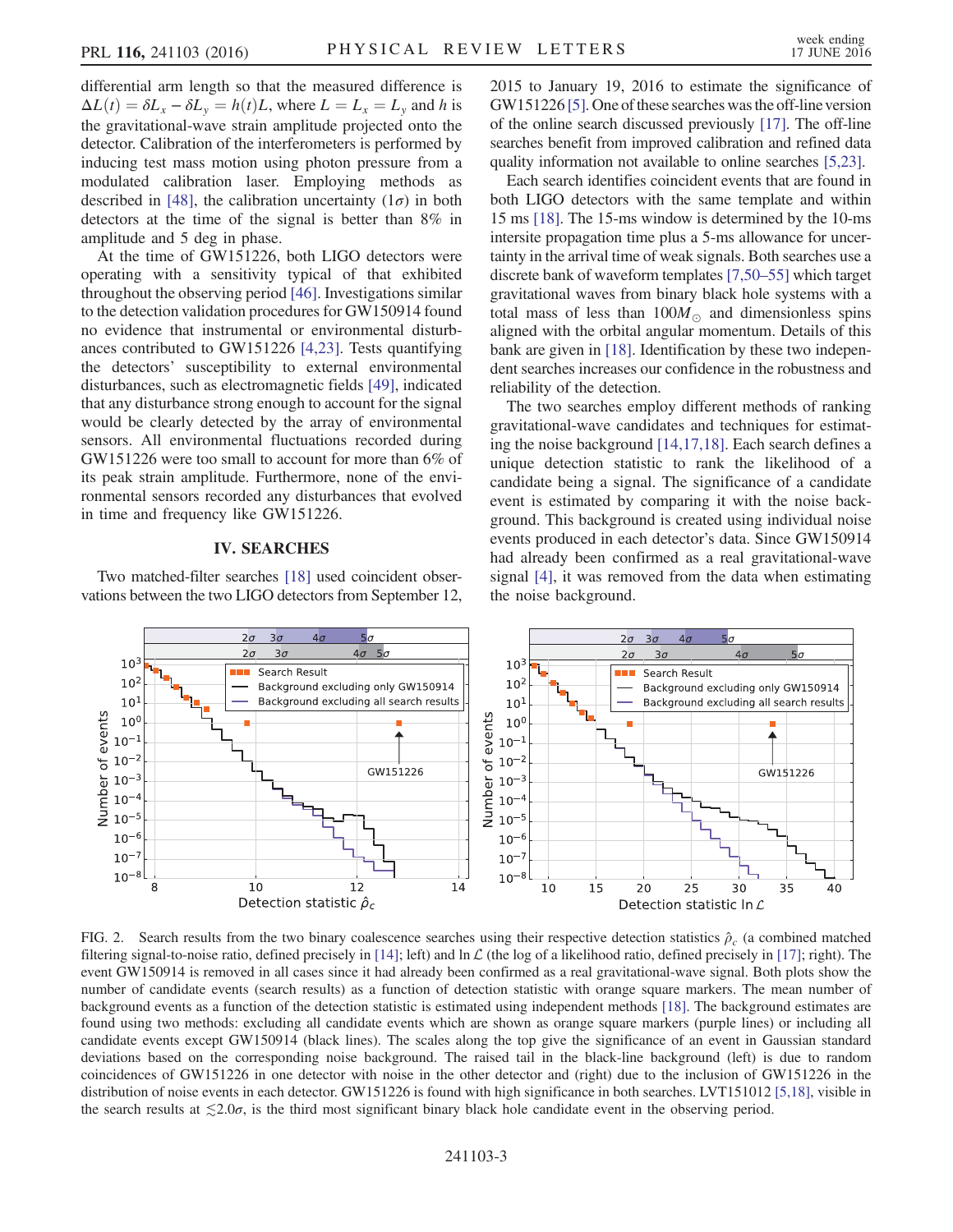GW151226 was detected with a network matched-filter SNR of 13 by both searches. Figure [2](#page-2-0) shows the detection statistic values assigned to GW151226 by the two searches and their respective noise background distributions. At the detection statistic value assigned to GW151226, the searches estimate a false alarm probability of  $\langle 10^{-7} \rangle$ (>  $5\sigma$ ) [\[14\]](#page-6-11) and  $3.5 \times 10^{-6}$  (4.5 $\sigma$ ) [\[17\]](#page-6-10) when including candidate events in the background calculation. This procedure strictly limits the probability of obtaining a false positive outcome in the absence of signals [\[56\]](#page-7-9). The estimates from the two searches are consistent with expectations for a compact binary coalescence signal, given the differences in methods of data selection and candidate event ranking. When excluding search candidate events from the background calculation, a procedure that yields a mean-unbiased estimate of the distribution of noise events, the significance is found to be greater than  $5\sigma$  in both searches. Further details of the noise background and significance estimation methods for each search are given in [\[18\]](#page-6-14) and discussions specific to GW151226 are in [\[5\]](#page-6-3).

## V. SOURCE DISCUSSION

To estimate the source parameters, a coherent Bayesian analysis [\[21,57\]](#page-6-13) of the data was performed using two families of waveform models. Both models are calibrated to numerical simulations of binary black holes in general relativity. One waveform model includes spin-induced precession of the binary orbital plane [\[58\]](#page-7-10), created by rotating the model described in [\[59\].](#page-7-11) The other waveform model restricts the component black hole spins to be aligned with the binary orbital angular momentum [\[42,43\]](#page-7-3). Both are publicly available [\[60\].](#page-7-12) Table [I](#page-3-0) shows source parameters for GW151226 including the initial and final masses of the system. The parameter uncertainties include statistical and systematic errors from averaging posterior probability samples over the two waveform models, in addition to calibration uncertainties. Here, we report the median and 90% credible intervals.

The initial binary was composed of two stellar-mass black holes with a source-frame primary mass  $m_1 = 14.2^{+8.3}_{-3.7}M_{\odot}$ , secondary mass  $m_2 = 7.5^{+2.3}_{-2.3}M_{\odot}$ , and a total mass of 21.8<sup> $+5.9$ </sup> $M_{\odot}$ . The binary merged into a black hole of mass 20.8<sup>+6.1</sup> $M_{\odot}$ , radiating  $1.0^{+0.1}_{-0.2} M_{\odot} c^2$  in gravitational waves with a peak luminosity of  $3.3^{+0.8}_{-1.6} \times 10^{56}$  erg/s. These estimates of the mass and spin of the final black hole, the total energy radiated in gravitational waves, and the peak gravitational-wave luminosity are derived from fits to numerical simulations [\[39,63](#page-7-13)–65]. The source localization is refined to  $850 \text{ deg}^2$ , owing to the different methods used [\[21\]](#page-6-13), and refined calibration.

The long inspiral phase of GW151226 allows accurate estimates of lower-order post-Newtonian expansion parameters, such as the chirp mass [\[26,45\]](#page-6-12). However, only loose constraints can be placed on the total mass and mass ratio <span id="page-3-0"></span>TABLE I. Source parameters for GW151226. We report median values with 90% credible intervals that include statistical and systematic errors from averaging results of the precessing and nonprecessing spin waveform models. The errors also take into account calibration uncertainties. Masses are given in the source frame; to convert to the detector frame multiply by  $(1 + z)$  [\[61\].](#page-7-14) The spins of the primary and secondary black holes are constrained to be positive. The source redshift assumes standard cosmology [\[62\].](#page-7-15) Further parameters of GW151226 are discussed in [\[5\].](#page-6-3)

| Primary black hole mass            | $14.2^{+8.3}_{-3.7}M_{\odot}$            |
|------------------------------------|------------------------------------------|
| Secondary black hole mass          | $7.5^{+2.3}_{-2.3}M_{\odot}$             |
| Chirp mass                         | $8.9^{+0.3}_{-0.3}M_{\odot}$             |
| Total black hole mass              | $21.8^{+5.9}_{-1.7}M_{\odot}$            |
| Final black hole mass              | $20.8^{+6.1}_{-1.7}M_{\odot}$            |
| Radiated gravitational-wave energy | $1.0^{+0.1}_{-0.2}M_{\odot}c^2$          |
| Peak luminosity                    | $3.3^{+0.8}_{-1.6} \times 10^{56}$ erg/s |
| Final black hole spin              | $0.74^{+0.06}_{-0.06}$                   |
| Luminosity distance                | $440^{+180}_{-190}$ Mpc                  |
| Source redshift z                  | $0.09^{+0.03}_{-0.04}$                   |

 $(m_2/m_1)$  because the merger and ringdown occur at frequencies where the detectors are less sensitive. Figure [3](#page-3-1) shows the constraints on the component masses of the initial black hole binary. The component masses

<span id="page-3-1"></span>

FIG. 3. Posterior density function for the source-frame masses  $m_1^{\text{source}}$  (primary) and  $m_2^{\text{source}}$  (secondary). The one-dimensional marginalized distributions include the posterior density functions for the precessing (blue) and nonprecessing (red) spin waveform models where average (black) represents the mean of the two models. The dashed lines mark the 90% credible interval for the average posterior density function. The two-dimensional plot shows the contours of the 50% and 90% credible regions plotted over a color-coded posterior density function.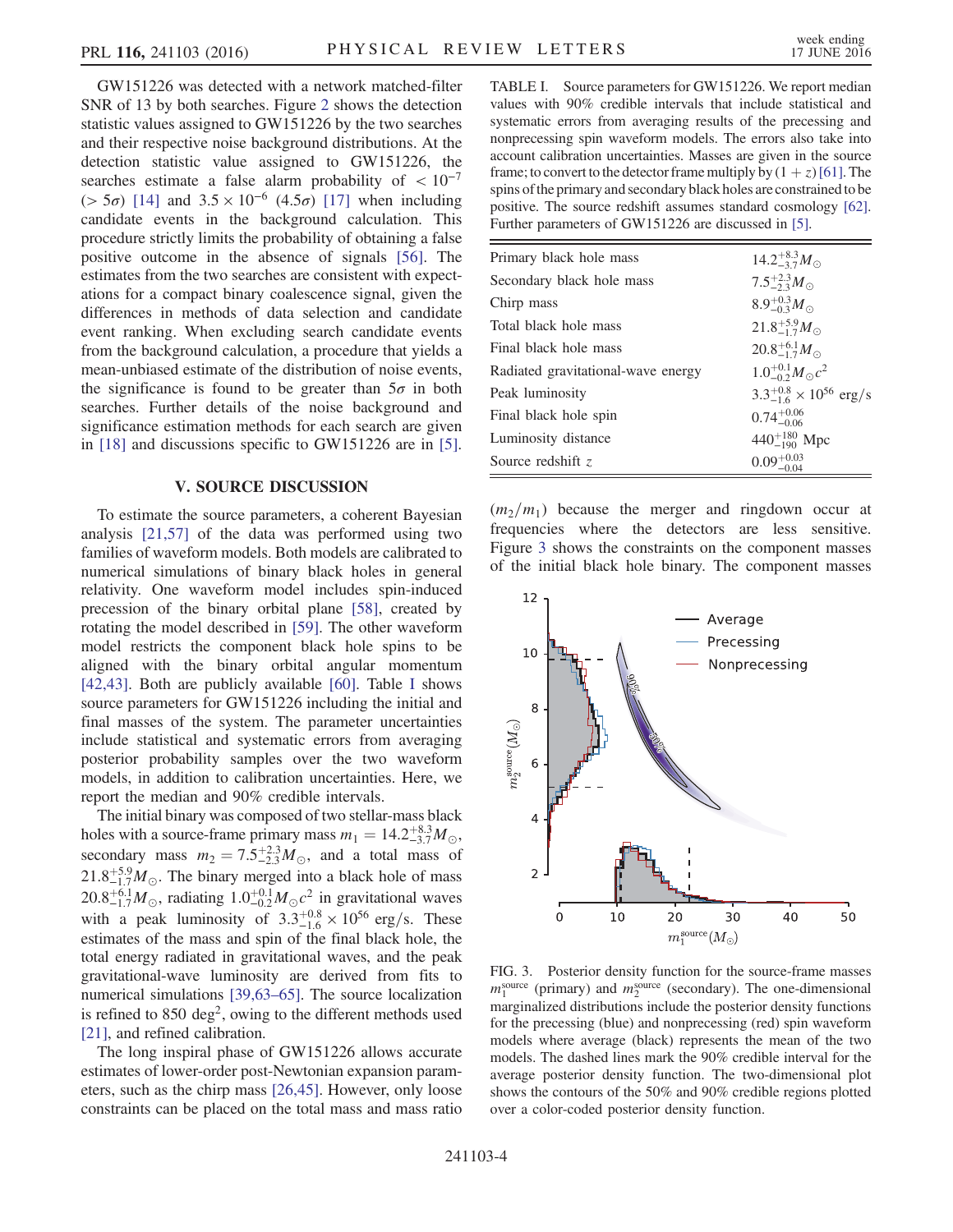<span id="page-4-0"></span>

FIG. 4. Left: Posterior density function for the  $\chi_p$  and  $\chi_{\text{eff}}$  spin parameters (measured at 20 Hz) compared to their prior distributions. The one-dimensional plot shows probability contours of the prior (green) and marginalized posterior density function (black) [\[58,59\].](#page-7-10) The two-dimensional plot shows the contours of the 50% and 90% credible regions plotted over a color-coded posterior density function. The dashed lines mark the 90% credible interval. Right: Posterior density function for the dimensionless component spins,  $c\mathbf{S}_1/(Gm_1^2)$  and  $c\mathbf{S}_2/(Gm_2^2)$ , relative to the normal of the orbital plane  $\hat{\mathbf{L}}$ .  $\mathbf{S}_i$  and  $m_i$  are the spin angular momenta and masses of the primary  $(i = 1)$  and secondary  $(i = 2)$  black holes, c is the speed of light and G is the gravitational constant. The posterior density functions are marginalized over the azimuthal angles. The bins are designed to have equal prior probability; they are constructed linearly in spin magnitudes and the cosine of the tilt angles  $\cos^{-1}(\hat{S}_i \cdot \hat{L})$ .

follow a line of constant chirp mass  $8.9^{+0.3}_{-0.3}M_{\odot}$ , and constrain the mass ratio to be greater than 0.28. The posterior distribution is not consistent with component masses below 4.5 $M_{\odot}$  (99% credible level). This is above the theoretical maximum mass of a neutron star for common equations of state [\[66,67\]](#page-7-16). Thus, both components are identified as black holes.

Compact binary coalescences act as standard sirens [\[68,69\]](#page-7-17). Their luminosity distance can be extracted from the amplitude of an observed signal provided the orientation of the orbital plane can be determined. Information about whether the orbit is face-on, edge-on, or in between is encoded in the two polarizations of the gravitational wave. However, the two LIGO detectors are nearly coaligned and the source of GW151226 is likely to be located close to the maxima of the directional responses of both detectors [\[3\]](#page-6-16). Consequently, it is difficult to extract the polarization content, and therefore the orientation of the orbital plane. As a result, the luminosity distance is only weakly constrained to be  $440^{+180}_{-190}$  Mpc, corresponding to a redshift of  $0.09^{+0.03}_{-0.04}$  assuming a flat  $\Lambda$ CDM cosmology [\[62\].](#page-7-15)

Component spins affect the relativistic motion of the binary but often have only subtle effects on the gravitational waveform. Therefore, we can only extract limited information about the spins. Figure [4](#page-4-0) (left) shows the probability density functions of the mass-weighted combinations of orbit-aligned spins  $\chi_{\text{eff}}$  [\[70,71\]](#page-7-18) and in-plane spins  $\chi_p$  [\[72\]](#page-7-19) for the precessing spin waveform model. The same figure (right) shows the individual spins of the component black holes. The posterior density functions inferred from the precessing and nonprecessing spin waveform models indicate that  $\chi_{\text{eff}}$  is positive at greater than the 99% credible level; therefore, at least one of the black holes has nonzero spin. We find that at least one black hole has a spin magnitude greater than 0.2 at the 99% credible level. Only weak constraints can be placed on  $\chi_p$ , suggesting that the data are not informative regarding spin-precession effects [\[5\].](#page-6-3)

To test whether GW151226 is consistent with general relativity, we allow the coefficients that describe the waveform (which are derived as functions of the source parameters from the post-Newtonian approximation [\[26](#page-6-12)–28] and from fits to numerical relativity simulations) to deviate from their nominal values, and check whether the resulting waveforms are consistent with the data [\[73\]](#page-7-20). The posterior probability densities of the coefficients are found to center on their general relativity values. Additionally, both the offsets and widths of the posteriors for the post-Newtonian inspiral coefficients decrease significantly when analyzing GW150914 and GW151226 jointly, in some cases to the 10% level, as discussed in [\[5\]](#page-6-3).

The waveform models used are consistent with general relativity simulations. Figure [5](#page-5-0) shows GW151226's waveform reconstruction (90% credible region as in [\[57\]](#page-7-21)) using the nonprecessing spin templates employed to find the signal and extract parameters, plotted during the time interval with the most significant SNR. Also shown is a direct numerical solution of Einstein's equations [\[38,74,75\]](#page-7-22) for a binary black hole with parameters near the peak of the parameter estimation posterior.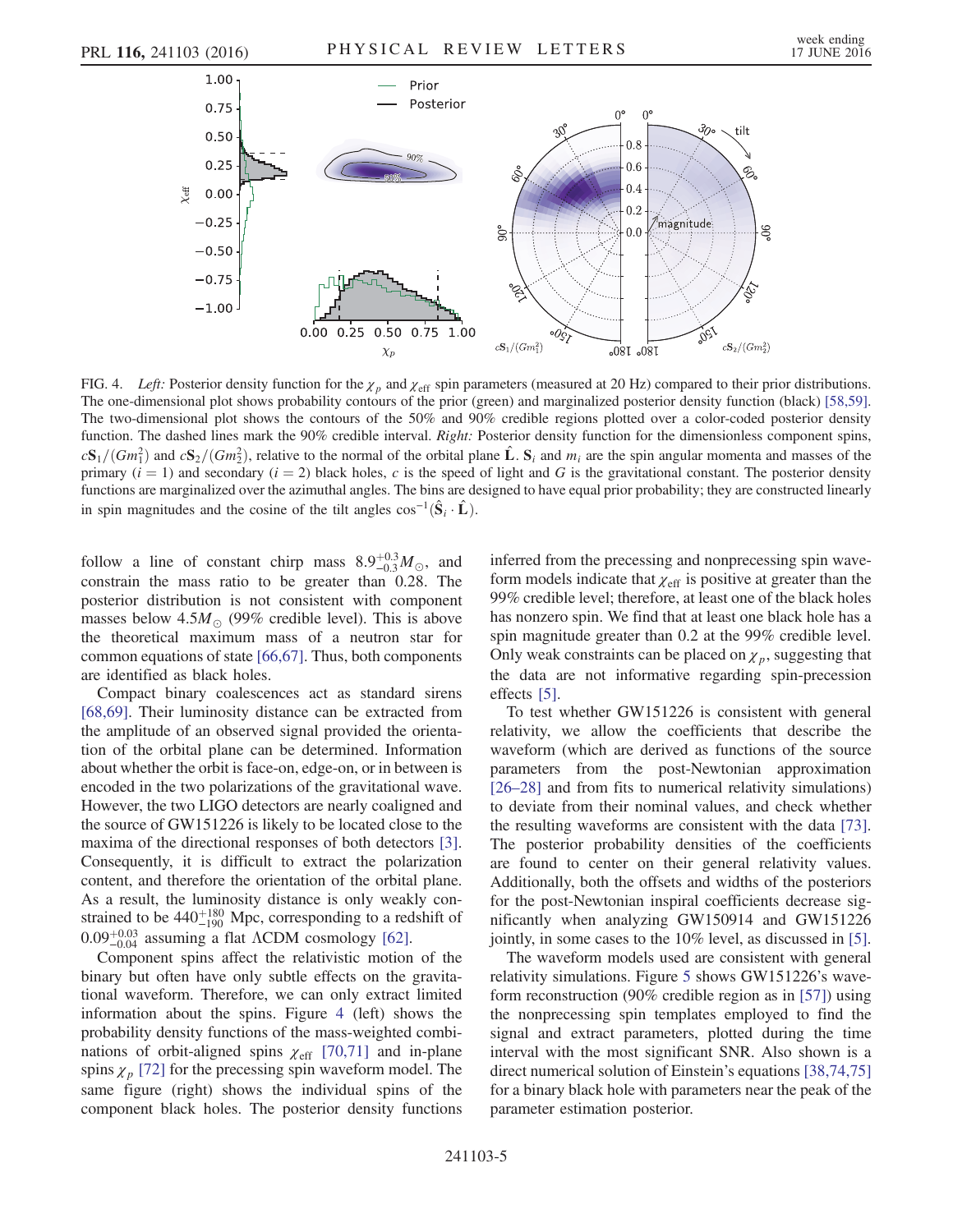<span id="page-5-0"></span>

FIG. 5. Estimated gravitational-wave strain from GW151226 projected onto the LIGO Livingston detector with times relative to December 26, 2015 at 03:38:53.648 UTC. This shows the full bandwidth, without the filtering used for Fig. [1.](#page-1-0) Top: The 90% credible region (as in [\[57\]\)](#page-7-21) for a nonprecessing spin waveform-model reconstruction (gray) and a direct, nonprecessing numerical solution of Einstein's equations (red) with parameters consistent with the 90% credible region. Bottom: The gravitational-wave frequency f (left axis) computed from the numerical-relativity waveform. The cross denotes the location of the maximum of the waveform amplitude, approximately coincident with the merger of the two black holes. During the inspiral, f can be related to an effective relative velocity (right axis) given by the post-Newtonian parameter  $v/c = (GM\pi f/c^3)^{1/3}$ , where M is the total mass.

### VI. ASTROPHYSICAL IMPLICATIONS

The inferred black hole masses are within the range of dynamically measured masses of black holes found in x-ray binaries [76–[80\],](#page-7-23) unlike GW150914. For the secondary black hole, there is a probability of 4% that it lies in the posited 3–5 $M_{\odot}$  gap between observed neutron star and black hole masses [\[76,77\]](#page-7-23), and there is no support for the primary black hole to have a mass in this range.

Binary black hole formation has been predicted through a range of different channels involving either isolated binaries or dynamical processes in dense stellar systems [\[81\].](#page-7-24) At present all types of formation channels predict binary black hole merger rates and black hole masses consistent with the observational constraints from GW150914 [\[82](#page-7-25)–84]. Both classical isolated binary evolution through the common envelope phase and dynamical formation are also consistent with GW151226, whose formation time and time delay to merger cannot be determined from the merger observation. Given our current understanding of massive-star evolution, the measured black hole masses are also consistent with any metallicity for the stellar progenitors and a broad range of progenitor masses [\[85,86\]](#page-7-26).

The spin distribution of the black holes in stellar-mass binary black holes is unknown; the measurement of a spin magnitude for at least one companion greater than 0.2 is an important first step in constraining this distribution. Predictions of mass ratios and spin tilts with respect to the orbital angular momentum differ significantly for different channels. However, our current constraints on these properties are limited; implications for the evolutionary history of the observed black hole mergers are further discussed in [\[5\]](#page-6-3).

The first observing period of Advanced LIGO provides evidence for a population of stellar-mass binary black holes contributing to a stochastic background that could be higher than previously expected [\[87\].](#page-8-0) Additionally, we find the rate estimate of stellar-mass binary black hole mergers in the local Universe to be consistent with the ranges presented in [\[88\]](#page-8-1). An updated discussion of the rate estimates can be found in [\[5\]](#page-6-3).

A comprehensive discussion of inferred source parameters, astrophysical implications, mass distributions, rate estimations, and tests of general relativity for the binary black hole mergers detected during Advanced LIGO's first observing period may be found in [\[5\].](#page-6-3)

#### VII. CONCLUSION

LIGO has detected a second gravitational-wave signal from the coalescence of two stellar-mass black holes with lower masses than those measured for GW150914. Public data associated with GW151226 are available at [\[89\].](#page-8-2) The inferred component masses are consistent with values dynamically measured in x-ray binaries, but are obtained through the independent measurement process of gravitational-wave detection. Although it is challenging to constrain the spins of the initial black holes, we can conclude that at least one black hole had spin greater than 0.2. These recent detections in Advanced LIGO's first observing period have revealed a population of binary black holes that heralds the opening of the field of gravitational-wave astronomy.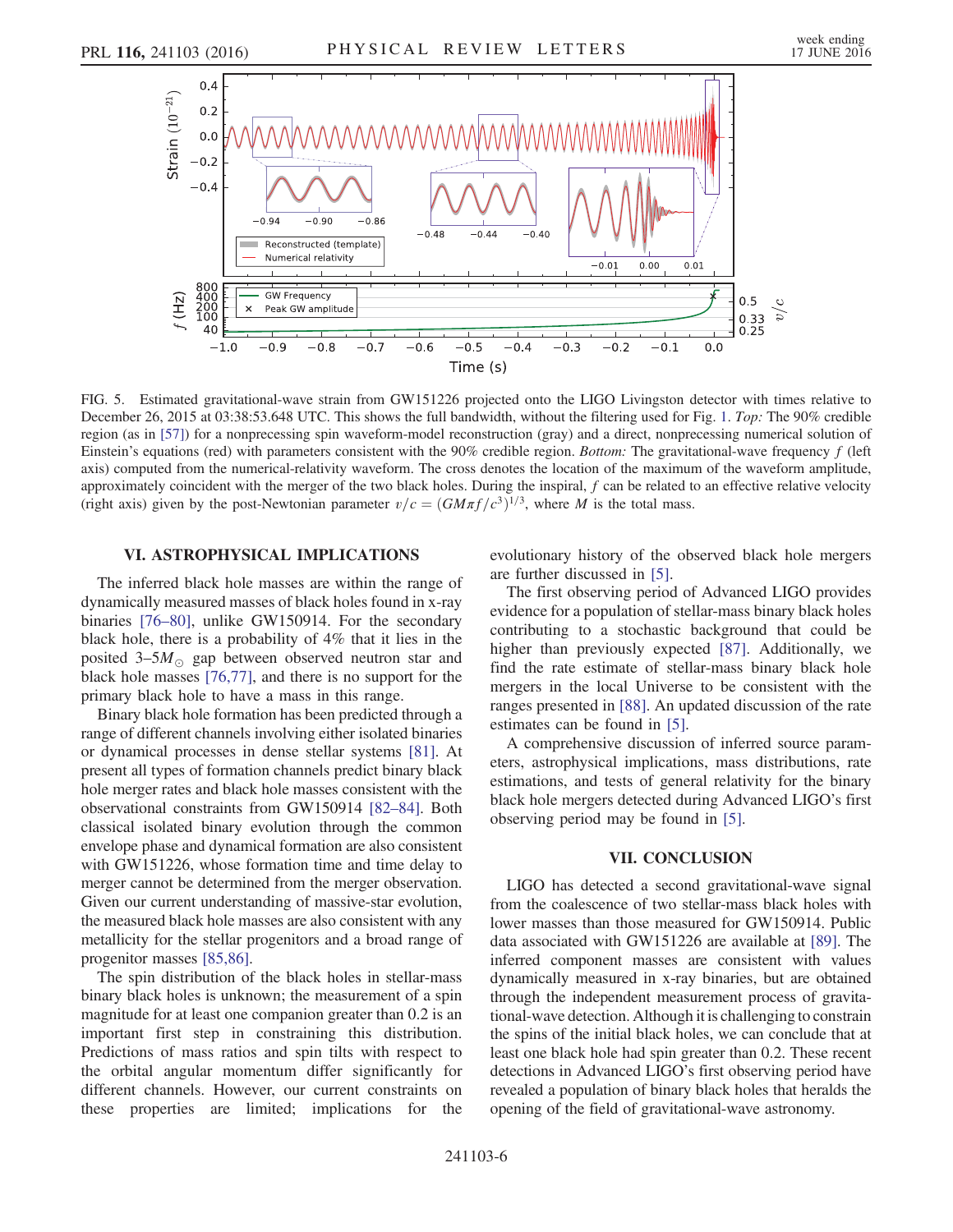### ACKNOWLEDGMENTS

The authors gratefully acknowledge the support of the United States National Science Foundation (NSF) for the construction and operation of the LIGO Laboratory and Advanced LIGO as well as the Science and Technology Facilities Council (STFC) of the United Kingdom, the Max Planck Society (MPS), and the State of Niedersachsen/ Germany for support of the construction of Advanced LIGO and construction and operation of the GEO600 detector. Additional support for Advanced LIGO was provided by the Australian Research Council. The authors gratefully acknowledge the Italian Istituto Nazionale di Fisica Nucleare (INFN), the French Centre National de la Recherche Scientifique (CNRS) and the Foundation for Fundamental Research on Matter supported by the Netherlands Organisation for Scientific Research, for the construction and operation of the Virgo detector and the creation and support of the EGO consortium. The authors also gratefully acknowledge research support from these agencies as well as by the Council of Scientific and Industrial Research of India, Department of Science and Technology, India, Science & Engineering Research Board (SERB), India, Ministry of Human Resource Development, India, the Spanish Ministerio de Economía y Competitividad, the Conselleria d'Economia i Competitivitat and Conselleria d'Educació, Cultura i Universitats of the Govern de les Illes Balears, the National Science Centre of Poland, the European Commission, the Royal Society, the Scottish Funding Council, the Scottish Universities Physics Alliance, the Hungarian Scientific Research Fund (OTKA), the Lyon Institute of Origins (LIO), the National Research Foundation of Korea, Industry Canada and the Province of Ontario through the Ministry of Economic Development and Innovation, the Natural Sciences and Engineering Research Council of Canada, Canadian Institute for Advanced Research, the Brazilian Ministry of Science, Technology, and Innovation, Fundação de Amparo à Pesquisa do Estado de São Paulo (FAPESP), Russian Foundation for Basic Research, the Leverhulme Trust, the Research Corporation, Ministry of Science and Technology (MOST), Taiwan, and the Kavli Foundation. The authors gratefully acknowledge the support of the NSF, STFC, MPS, INFN, CNRS and the State of Niedersachsen/Germany for provision of computational resources.

This article has been assigned the document numbers LIGO-P151226 and VIR-0285A-16.

- <span id="page-6-1"></span><span id="page-6-0"></span>[1] A. Einstein, Sitzungsber. K. Preuss. Akad. Wiss. 1, 688 (1916).
- <span id="page-6-16"></span>[2] J. Aasi et al. (LIGO Scientific Collaboration), [Classical](http://dx.doi.org/10.1088/0264-9381/32/7/074001) [Quantum Gravity](http://dx.doi.org/10.1088/0264-9381/32/7/074001) 32, 074001 (2015).
- [3] B. P. Abbott et al. (LIGO Scientific Collaboration and Virgo Collaboration), Phys. Rev. Lett. 116[, 131103 \(2016\)](http://dx.doi.org/10.1103/PhysRevLett.116.131103).
- <span id="page-6-2"></span>[4] B. P. Abbott et al. (LIGO Scientific Collaboration and Virgo Collaboration), Phys. Rev. Lett. 116[, 061102 \(2016\)](http://dx.doi.org/10.1103/PhysRevLett.116.061102).
- <span id="page-6-3"></span>[5] B. P. Abbott et al. (LIGO Scientific Collaboration and Virgo Collaboration), [https://dcc.ligo.org/LIGO](https://dcc.ligo.org/LIGO-P1600088/public/main)‑P1600088/public/ [main.](https://dcc.ligo.org/LIGO-P1600088/public/main)
- <span id="page-6-4"></span>[6] N. Wiener, Extrapolation, Interpolation, and Smoothing of Stationary Time Series (Wiley, New York, 1949).
- <span id="page-6-15"></span>[7] B. S. Sathyaprakash and S. V. Dhurandhar, [Phys. Rev. D](http://dx.doi.org/10.1103/PhysRevD.44.3819) 44, [3819 \(1991\)](http://dx.doi.org/10.1103/PhysRevD.44.3819).
- [8] C. Cutler *et al.*, [Phys. Rev. Lett.](http://dx.doi.org/10.1103/PhysRevLett.70.2984) **70**, 2984 (1993).
- [9] B. J. Owen, Phys. Rev. D **53**[, 6749 \(1996\)](http://dx.doi.org/10.1103/PhysRevD.53.6749).
- [10] B. Allen, W. G. Anderson, P. R. Brady, D. A. Brown, and J. D. E. Creighton, Phys. Rev. D 85[, 122006 \(2012\)](http://dx.doi.org/10.1103/PhysRevD.85.122006).
- [11] B. Allen, Phys. Rev. D **71**[, 062001 \(2005\)](http://dx.doi.org/10.1103/PhysRevD.71.062001).
- [12] K. Cannon, A. Chapman, C. Hanna, D. Keppel, A. C. Searle, and A. J. Weinstein, Phys. Rev. D 82[, 044025 \(2010\).](http://dx.doi.org/10.1103/PhysRevD.82.044025)
- <span id="page-6-5"></span>[13] S. Babak, R. Biswas, P. Brady, D. Brown, K. Cannon et al., Phys. Rev. D 87[, 024033 \(2013\)](http://dx.doi.org/10.1103/PhysRevD.87.024033).
- <span id="page-6-11"></span>[14] S.A. Usman et al., [arXiv:1508.02357.](http://arXiv.org/abs/1508.02357)
- [15] K. Cannon, R. Cariou, A. Chapman, M. Crispin-Ortuzar, N. Fotopoulos et al., [Astrophys. J.](http://dx.doi.org/10.1088/0004-637X/748/2/136) 748, 136 (2012).
- [16] S. Privitera, S. R. P. Mohapatra, P. Ajith, K. Cannon, N. Fotopoulos, M. A. Frei, C. Hanna, A. J. Weinstein, and J. T. Whelan, Phys. Rev. D 89[, 024003 \(2014\)](http://dx.doi.org/10.1103/PhysRevD.89.024003).
- <span id="page-6-10"></span>[17] C. Messick, K. Blackburn, P. Brady, P. Brockill, K. Cannon, S. Caudill, S. J. Chamberlin, J. D. E. Creighton, R. Everett, C. Hanna, R. N. Lang, T. G. F. Li, D. Meacher, C. Pankow, S. Privitera, H. Qi, S. Sachdev, L. Sadeghian, B. Sathyaprakash, L. Singer, E. G. Thomas, L. Wade, M. Wade, and A. Weinstein, [arXiv:1604.04324.](http://arXiv.org/abs/1604.04324)
- <span id="page-6-14"></span>[18] B. P. Abbott et al. (LIGO Scientific Collaboration and Virgo Collaboration), Phys. Rev. D 93[, 122003 \(2016\)](http://dx.doi.org/10.1103/PhysRevD.93.122003).
- <span id="page-6-6"></span>[19] L. S. Finn and D. F. Chernoff, [Phys. Rev. D](http://dx.doi.org/10.1103/PhysRevD.47.2198) 47, 2198 [\(1993\).](http://dx.doi.org/10.1103/PhysRevD.47.2198)
- [20] E. E. Flanagan and S. A. Hughes, [Phys. Rev. D](http://dx.doi.org/10.1103/PhysRevD.57.4535) 57, 4535 [\(1998\).](http://dx.doi.org/10.1103/PhysRevD.57.4535)
- <span id="page-6-13"></span>[21] J. Veitch, V. Raymond, B. Farr, W. Farr, P. Graff, S. Vitale, B. Aylott, K. Blackburn, N. Christensen, M. Coughlin, W. Del Pozzo, F. Feroz, J. Gair, C.-J. Haster, V. Kalogera, T. Littenberg, I. Mandel, R. O'Shaughnessy, M. Pitkin, C. Rodriguez, C. Röver, T. Sidery, R. Smith, M. Van Der Sluys, A. Vecchio, W. Vousden, and L. Wade, [Phys. Rev. D](http://dx.doi.org/10.1103/PhysRevD.91.042003) 91, [042003 \(2015\).](http://dx.doi.org/10.1103/PhysRevD.91.042003)
- <span id="page-6-7"></span>[22] L. K. Nuttall et al., [Classical Quantum Gravity](http://dx.doi.org/10.1088/0264-9381/32/24/245005) 32, 245005 [\(2015\).](http://dx.doi.org/10.1088/0264-9381/32/24/245005)
- <span id="page-6-8"></span>[23] B. P. Abbott et al. (LIGO Scientific Collaboration and Virgo Collaboration), [Classical Quantum Gravity](http://dx.doi.org/10.1088/0264-9381/33/13/134001) 33, 134001 (2016).
- [24] H. Lorentz and J. Droste, Versl. K. Akad Wet. Amsterdam 26, 392 (1917).
- <span id="page-6-12"></span>[25] A. Einstein, L. Infeld, and B. Hoffmann, [Ann. Math.](http://dx.doi.org/10.2307/1968714) 39, 65 [\(1938\).](http://dx.doi.org/10.2307/1968714)
- [26] L. Blanchet, T. Damour, B. R. Iyer, C. M. Will, and A. G. Wiseman, [Phys. Rev. Lett.](http://dx.doi.org/10.1103/PhysRevLett.74.3515) 74, 3515 (1995).
- [27] L. Blanchet, T. Damour, G. Esposito-Farèse, and B. R. Iyer, Phys. Rev. Lett. 93[, 091101 \(2004\)](http://dx.doi.org/10.1103/PhysRevLett.93.091101).
- <span id="page-6-9"></span>[28] L. Blanchet, [Living Rev. Relativ.](http://dx.doi.org/10.12942/lrr-2014-2) 17, 2 (2014).
- [29] A. Buonanno and T. Damour, [Phys. Rev. D](http://dx.doi.org/10.1103/PhysRevD.62.064015) 62, 064015 [\(2000\).](http://dx.doi.org/10.1103/PhysRevD.62.064015)
- [30] A. Buonanno and T. Damour, [Phys. Rev. D](http://dx.doi.org/10.1103/PhysRevD.59.084006) 59, 084006 [\(1999\).](http://dx.doi.org/10.1103/PhysRevD.59.084006)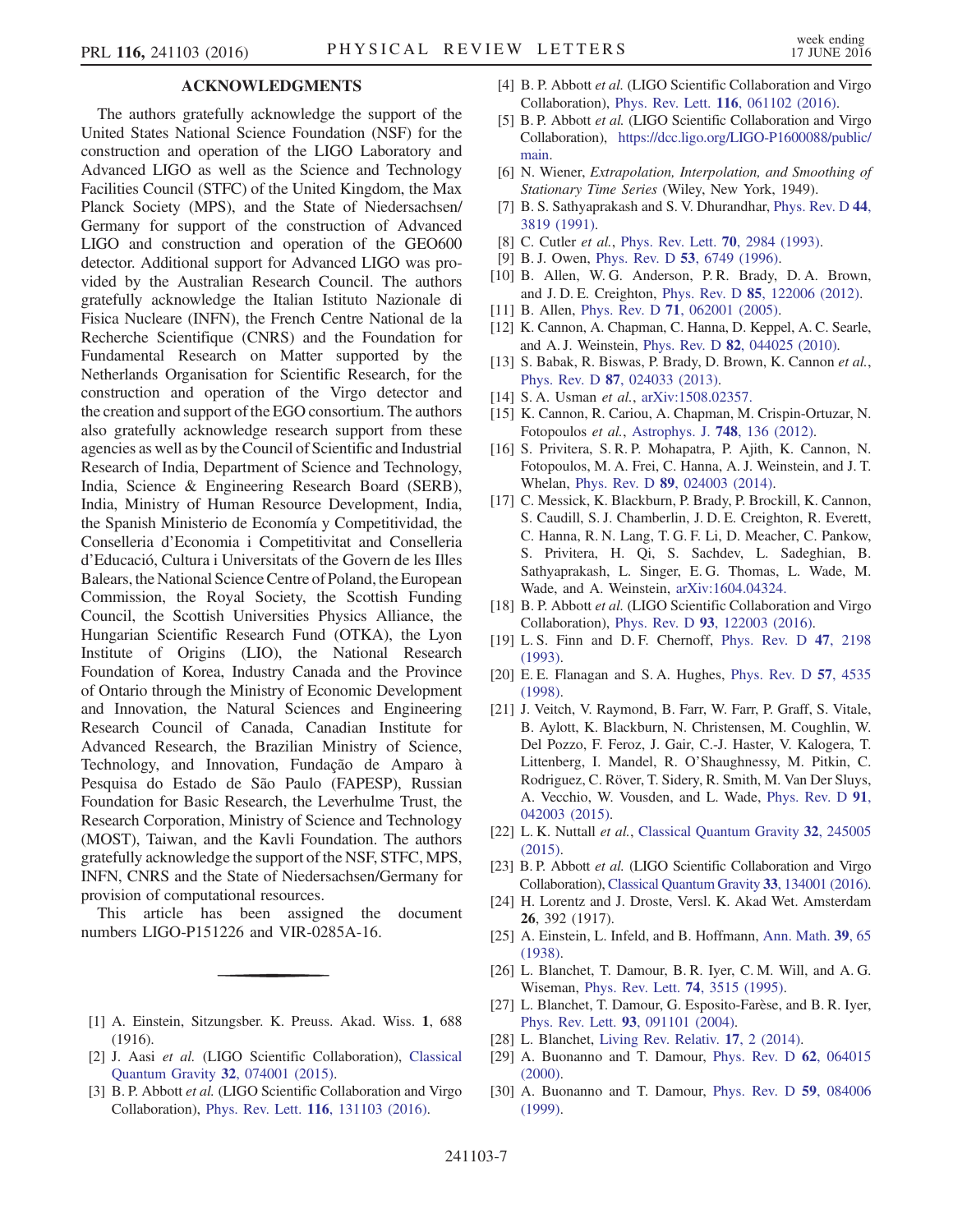- [31] T. Damour, P. Jaranowski, and G. Schäfer, [Phys. Rev. D](http://dx.doi.org/10.1103/PhysRevD.78.024009) 78, [024009 \(2008\).](http://dx.doi.org/10.1103/PhysRevD.78.024009)
- [32] T. Damour and A. Nagar, Phys. Rev. D 79[, 081503 \(2009\).](http://dx.doi.org/10.1103/PhysRevD.79.081503)
- [33] E. Barausse and A. Buonanno, [Phys. Rev. D](http://dx.doi.org/10.1103/PhysRevD.81.084024) **81**, 084024 [\(2010\).](http://dx.doi.org/10.1103/PhysRevD.81.084024)
- <span id="page-7-0"></span>[34] F. Pretorius, Phys. Rev. Lett. 95[, 121101 \(2005\).](http://dx.doi.org/10.1103/PhysRevLett.95.121101)
- [35] M. Campanelli, C.O. Lousto, P. Marronetti, and Y. Zlochower, Phys. Rev. Lett. 96[, 111101 \(2006\)](http://dx.doi.org/10.1103/PhysRevLett.96.111101).
- [36] J. G. Baker, J. R. van Meter, S. T. McWilliams, J. Centrella, and B. J. Kelly, Phys. Rev. Lett. 99[, 181101 \(2007\).](http://dx.doi.org/10.1103/PhysRevLett.99.181101)
- [37] I. Hinder et al., [Classical Quantum Gravity](http://dx.doi.org/10.1088/0264-9381/31/2/025012) 31, 025012 [\(2014\).](http://dx.doi.org/10.1088/0264-9381/31/2/025012)
- <span id="page-7-22"></span><span id="page-7-13"></span>[38] A. H. Mroué et al., Phys. Rev. Lett. 111[, 241104 \(2013\)](http://dx.doi.org/10.1103/PhysRevLett.111.241104).
- [39] S. Husa, S. Khan, M. Hannam, M. Pürrer, F. Ohme, X. J. Forteza, and A. Bohé, Phys. Rev. D 93[, 044006 \(2016\)](http://dx.doi.org/10.1103/PhysRevD.93.044006).
- <span id="page-7-1"></span>[40] LIGO Scientific Collaboration and Virgo Collaboration, Gamma-ray Coordinates Network Circular 18728 (2015) [<http://gcn.gsfc.nasa.gov/>].
- <span id="page-7-2"></span>[41] L. P. Singer and L. R. Price, [Phys. Rev. D](http://dx.doi.org/10.1103/PhysRevD.93.024013) 93, 024013 [\(2016\).](http://dx.doi.org/10.1103/PhysRevD.93.024013)
- <span id="page-7-3"></span>[42] A. Taracchini, A. Buonanno, Y. Pan, T. Hinderer, M. Boyle, D. A. Hemberger, L. E. Kidder, G. Lovelace, A. H. Mroué, H. P. Pfeiffer, M. A. Scheel, B. Szilágyi, N. W. Taylor, and A. Zenginoglu, Phys. Rev. D 89[, 061502 \(2014\)](http://dx.doi.org/10.1103/PhysRevD.89.061502).
- <span id="page-7-4"></span>[43] M. Pürrer, Phys. Rev. D **93**[, 064041 \(2016\)](http://dx.doi.org/10.1103/PhysRevD.93.064041).
- [44] B. P. Abbott et al. (LIGO Scientific Collaboration and Virgo Collaboration), Phys. Rev. D 93[, 122004 \(2016\)](http://dx.doi.org/10.1103/PhysRevD.93.122004).
- <span id="page-7-5"></span>[45] C. Cutler and E. E. Flanagan, *Phys. Rev. D* **49**[, 2658 \(1994\).](http://dx.doi.org/10.1103/PhysRevD.49.2658)
- <span id="page-7-6"></span>[46] D. V. Martynov *et al.*, Phys. Rev. D 93[, 112004 \(2016\).](http://dx.doi.org/10.1103/PhysRevD.93.112004)
- <span id="page-7-7"></span>[47] S. Chatterji, L. Blackburn, G. Martin, and E. Katsavounidis, [Classical Quantum Gravity](http://dx.doi.org/10.1088/0264-9381/21/20/024) 21, S1809 (2004).
- <span id="page-7-8"></span>[48] B. P. Abbott et al. (LIGO Scientific Collaboration), [arXiv:](http://arXiv.org/abs/1602.03845) [1602.03845.](http://arXiv.org/abs/1602.03845)
- [49] A. Effler, R. M. S. Schofield, V. V. Frolov, G. Gonzalez, K. Kawabe, J. R. Smith, J. Birch, and R. McCarthy, [Classical](http://dx.doi.org/10.1088/0264-9381/32/3/035017) [Quantum Gravity](http://dx.doi.org/10.1088/0264-9381/32/3/035017) 32, 035017 (2015).
- [50] C. Capano, I. Harry, S. Privitera, and A. Buonanno, [Phys.](http://dx.doi.org/10.1103/PhysRevD.93.124007) Rev. D 93[, 124007 \(2016\)](http://dx.doi.org/10.1103/PhysRevD.93.124007).
- [51] D. A. Brown, I. Harry, A. Lundgren, and A. H. Nitz, *[Phys.](http://dx.doi.org/10.1103/PhysRevD.86.084017)* Rev. D 86[, 084017 \(2012\)](http://dx.doi.org/10.1103/PhysRevD.86.084017).
- [52] I. W. Harry, B. Allen, and B. S. Sathyaprakash, [Phys. Rev. D](http://dx.doi.org/10.1103/PhysRevD.80.104014) 80[, 104014 \(2009\).](http://dx.doi.org/10.1103/PhysRevD.80.104014)
- [53] P. Ajith, N. Fotopoulos, S. Privitera, A. Neunzert, N. Mazumder, and A. J. Weinstein, [Phys. Rev. D](http://dx.doi.org/10.1103/PhysRevD.89.084041) 89, 084041 [\(2014\).](http://dx.doi.org/10.1103/PhysRevD.89.084041)
- [54] B.J. Owen and B.S. Sathyaprakash, [Phys. Rev. D](http://dx.doi.org/10.1103/PhysRevD.60.022002) 60, [022002 \(1999\).](http://dx.doi.org/10.1103/PhysRevD.60.022002)
- <span id="page-7-9"></span>[55] T. Cokelaer, Phys. Rev. D 76[, 102004 \(2007\).](http://dx.doi.org/10.1103/PhysRevD.76.102004)
- <span id="page-7-21"></span>[56] C. Capano, T. Dent, Y.-M. Hu, M. Hendry, C. Messenger, and J. Veitch, [arXiv:1601.00130.](http://arXiv.org/abs/1601.00130)
- <span id="page-7-10"></span>[57] B. P. Abbott et al. (LIGO Scientific Collaboration and Virgo Collaboration), Phys. Rev. Lett. 116[, 241102 \(2016\)](http://dx.doi.org/10.1103/PhysRevLett.116.241102).
- <span id="page-7-11"></span>[58] M. Hannam, P. Schmidt, A. Bohé, L. Haegel, S. Husa, F. Ohme, G. Pratten, and M. Pürrer, [Phys. Rev. Lett.](http://dx.doi.org/10.1103/PhysRevLett.113.151101) 113, [151101 \(2014\).](http://dx.doi.org/10.1103/PhysRevLett.113.151101)
- <span id="page-7-12"></span>[59] S. Khan, S. Husa, M. Hannam, F. Ohme, M. Pürrer, X. J. Forteza, and A. Bohé, Phys. Rev. D 93[, 044007 \(2016\)](http://dx.doi.org/10.1103/PhysRevD.93.044007).
- [60] LIGO Scientific Collaboration, LSC algorithm library, [https://](https://www.lsc-group.phys.uwm.edu/daswg/projects/lal.html) [www.lsc](https://www.lsc-group.phys.uwm.edu/daswg/projects/lal.html)‑[group.phys.uwm.edu/daswg/projects/lal.html.](https://www.lsc-group.phys.uwm.edu/daswg/projects/lal.html)
- <span id="page-7-14"></span>[61] A. Krolak and B. F. Schutz, [Gen. Relativ. Gravit.](http://dx.doi.org/10.1007/BF00759095) 19, 1163 [\(1987\).](http://dx.doi.org/10.1007/BF00759095)
- <span id="page-7-15"></span>[62] P. A. R. Ade et al. (Planck Collaboration), [arXiv:1502](http://arXiv.org/abs/1502.01589) [.01589.](http://arXiv.org/abs/1502.01589)
- [63] J. Healy, C. O. Lousto, and Y. Zlochower, [Phys. Rev. D](http://dx.doi.org/10.1103/PhysRevD.90.104004) 90, [104004 \(2014\).](http://dx.doi.org/10.1103/PhysRevD.90.104004)
- [64] X. Jiménez Forteza et al., Phenomenological fit of the peak luminosity from non-precessing binary-black-hole coalescences, LIGO Project Technical Report number No. LIGO-T1600018, 2016, [https://dcc.ligo.org/LIGO](https://dcc.ligo.org/LIGO-T1600018/public)‑T1600018/public.
- [65] N. K. Johnson-McDaniel et al., Determining the final spin of a binary black hole system including in-plane spins: Method and checks of accuracy, LIGO Project Technical Report No. LIGO-T1600168, 2016, [https://dcc.ligo.org/](https://dcc.ligo.org/LIGO-T1600168/public) LIGO‑[T1600168/public](https://dcc.ligo.org/LIGO-T1600168/public).
- <span id="page-7-16"></span>[66] C. E. Rhoades, Jr. and R. Ruffini, [Phys. Rev. Lett.](http://dx.doi.org/10.1103/PhysRevLett.32.324) 32, 324 [\(1974\).](http://dx.doi.org/10.1103/PhysRevLett.32.324)
- [67] J. M. Lattimer, [Annu. Rev. Nucl. Part. Sci.](http://dx.doi.org/10.1146/annurev-nucl-102711-095018) 62, 485 [\(2012\).](http://dx.doi.org/10.1146/annurev-nucl-102711-095018)
- <span id="page-7-17"></span>[68] B. F. Schutz, [Nature \(London\)](http://dx.doi.org/10.1038/323310a0) **323**, 310 (1986).
- [69] N. Dalal, D. E. Holz, S. A. Hughes, and B. Jain, [Phys. Rev.](http://dx.doi.org/10.1103/PhysRevD.74.063006) D 74[, 063006 \(2006\)](http://dx.doi.org/10.1103/PhysRevD.74.063006).
- <span id="page-7-18"></span>[70] P. Ajith, M. Hannam, S. Husa, Y. Chen, B. Brügmann, N. Dorband, D. Müller, F. Ohme, D. Pollney, C. Reisswig, L. Santamaría, and J. Seiler, [Phys. Rev. Lett.](http://dx.doi.org/10.1103/PhysRevLett.106.241101) 106, 241101 [\(2011\).](http://dx.doi.org/10.1103/PhysRevLett.106.241101)
- [71] L. Santamaría, F. Ohme, P. Ajith, B. Brügmann, N. Dorband, M. Hannam, S. Husa, P. Mösta, D. Pollney, C. Reisswig, E. L. Robinson, J. Seiler, and B. Krishnan, [Phys.](http://dx.doi.org/10.1103/PhysRevD.82.064016) Rev. D 82[, 064016 \(2010\)](http://dx.doi.org/10.1103/PhysRevD.82.064016).
- <span id="page-7-19"></span>[72] P. Schmidt, F. Ohme, and M. Hannam, [Phys. Rev. D](http://dx.doi.org/10.1103/PhysRevD.91.024043) 91, [024043 \(2015\).](http://dx.doi.org/10.1103/PhysRevD.91.024043)
- <span id="page-7-20"></span>[73] B. P. Abbott et al. (LIGO Scientific Collaboration and Virgo Collaboration), Phys. Rev. Lett. 116[, 221101 \(2016\)](http://dx.doi.org/10.1103/PhysRevLett.116.221101).
- [74] SXS Collaboration, "SXS Gravitational Waveform Database, Simulation SXS:BBH:0317," [http://www.black](http://www.black-holes.org/waveforms/)-holes [.org/waveforms/](http://www.black-holes.org/waveforms/).
- [75] LIGO Scientific Collaboration, Numerical relativity injection infrastructure, [http://dcc.ligo.org/LIGO](http://dcc.ligo.org/LIGO-T1500606/public)‑T1500606/public.
- <span id="page-7-23"></span>[76] F. Ozel, D. Psaltis, R. Narayan, and J. E. McClintock, Astrophys. J. 725[, 1918 \(2010\)](http://dx.doi.org/10.1088/0004-637X/725/2/1918).
- [77] W. M. Farr, N. Sravan, A. Cantrell, L. Kreidberg, C. D. Bailyn, I. Mandel, and V. Kalogera, [Astrophys. J.](http://dx.doi.org/10.1088/0004-637X/741/2/103) 741, 103 [\(2011\).](http://dx.doi.org/10.1088/0004-637X/741/2/103)
- [78] L. Kreidberg, C. D. Bailyn, W. M. Farr, and V. Kalogera, [Astrophys. J.](http://dx.doi.org/10.1088/0004-637X/757/1/36) 757, 36 (2012).
- [79] J. Casares and P. G. Jonker, [Space Sci. Rev.](http://dx.doi.org/10.1007/s11214-013-0030-6) 183, 223 [\(2014\).](http://dx.doi.org/10.1007/s11214-013-0030-6)
- <span id="page-7-24"></span>[80] M. C. Miller and J. M. Miller, [Phys. Rep.](http://dx.doi.org/10.1016/j.physrep.2014.09.003) **548**, 1 (2015).
- <span id="page-7-25"></span>[81] B. P. Abbott et al. (LIGO Scientific Collaboration and Virgo Collaboration), [Astrophys. J.](http://dx.doi.org/10.3847/2041-8205/818/2/L22) 818, L22 (2016).
- [82] K. Belczynski, D. E. Holz, T. Bulik, and R. O'Shaughnessy, [arXiv:1602.04531.](http://arXiv.org/abs/1602.04531)
- [83] S. E. de Mink and I. Mandel, [arXiv:1603.02291 \[Mon. Not.](http://arXiv.org/abs/1603.02291)] [R. Astron. Soc. \(to be published\)\].](http://arXiv.org/abs/1603.02291)
- [84] C. L. Rodriguez, C.-J. Haster, S. Chatterjee, V. Kalogera, and F. A. Rasio, [arXiv:1604.04254 \[Astrophys. J. Lett. \(to](http://arXiv.org/abs/1604.04254) [be published\)\].](http://arXiv.org/abs/1604.04254)
- <span id="page-7-26"></span>[85] K. Belczynski, T. Bulik, C. L. Fryer, A. Ruiter, J. S. Vink, and J. R. Hurley, Astrophys. J. 714[, 1217 \(2010\)](http://dx.doi.org/10.1088/0004-637X/714/2/1217).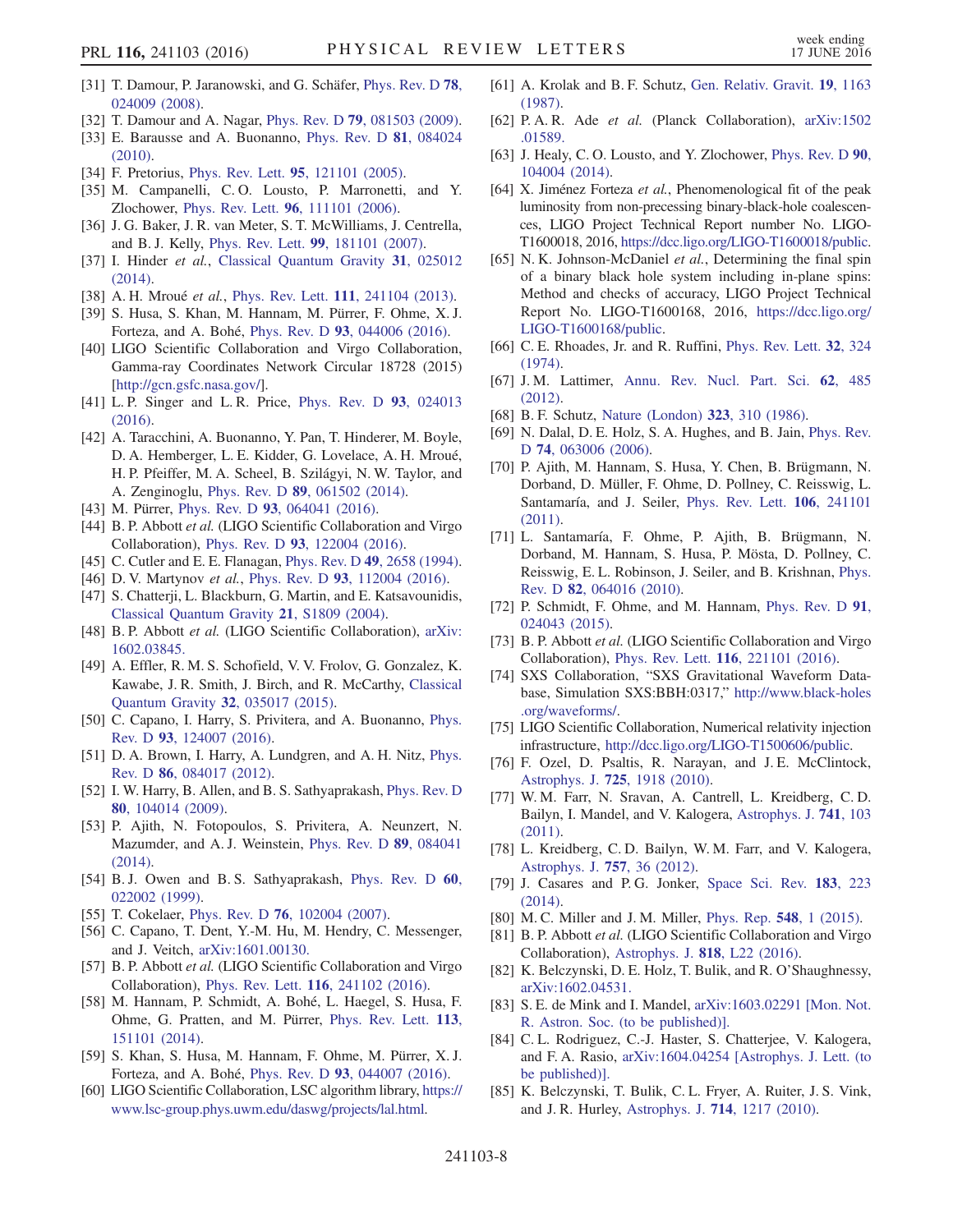- [86] M. Spera, M. Mapelli, and A. Bressan, [Mon. Not. R. Astron.](http://dx.doi.org/10.1093/mnras/stv1161) Soc. 451[, 4086 \(2015\)](http://dx.doi.org/10.1093/mnras/stv1161).
- <span id="page-8-0"></span>[87] B. P. Abbott et al. (LIGO Scientific Collaboration and Virgo Collaboration), Phys. Rev. Lett. 116[, 131102 \(2016\)](http://dx.doi.org/10.1103/PhysRevLett.116.131102).
- <span id="page-8-1"></span>[88] B. P. Abbott et al. (LIGO Scientific Collaboration and Virgo Collaboration), [arXiv:1602.03842.](http://arXiv.org/abs/1602.03842)
- <span id="page-8-2"></span>[89] LIGO Open Science Center (LOSC), [http://dx.doi.org/10](http://dx.doi.org/10.7935/K5H41PBP) [.7935/K5H41PBP.](http://dx.doi.org/10.7935/K5H41PBP)

<span id="page-8-3"></span>B. P. Abbott,<sup>1</sup> R. Abbott,<sup>1</sup> T. D. Abbott,<sup>2</sup> M. R. Abernathy,<sup>3</sup> F. Acernese,<sup>4,5</sup> K. Ackley,<sup>6</sup> C. Adams,<sup>7</sup> T. Adams,<sup>8</sup> P. Addesso,<sup>9</sup> R. X. Adhikari,<sup>1</sup> V. B. Adya,<sup>10</sup> C. Affeldt,<sup>10</sup> M. Agathos,<sup>11</sup> K. Agatsuma,<sup>11</sup> N. Aggarwal,<sup>12</sup> O. D. Aguiar,<sup>13</sup> L. Aiello,<sup>14,15</sup> A. Ain,<sup>16</sup> P. Ajith,<sup>17</sup> B. Allen,<sup>10,18,19</sup> A. Allocca,<sup>20,21</sup> P. A. Altin,<sup>22</sup> S. B. Anderson,<sup>1</sup> W. G. Anderson,<sup>18</sup> K. Arai,<sup>1</sup> M. C. Araya,<sup>1</sup> C. C. Arceneaux,<sup>23</sup> J. S. Areeda,<sup>24</sup> N. Arnaud,<sup>25</sup> K. G. Arun,<sup>26</sup> S. Ascenzi,<sup>27,15</sup> G. Ashton,<sup>28</sup> M. Ast,<sup>29</sup> S. M. Aston,<sup>7</sup> P. Astone,<sup>30</sup> P. Aufmuth,<sup>19</sup> C. Aulbert,<sup>10</sup> S. Babak,<sup>31</sup> P. Bacon,<sup>32</sup> M. K. M. Bader,<sup>11</sup> P. T. Baker,<sup>33</sup> F. Baldaccini,<sup>34,35</sup> G. Ballardin,<sup>36</sup> S. W. Ballmer,<sup>37</sup> J. C. Barayoga,<sup>1</sup> S. E. Barclay,<sup>38</sup> B. C. Barish,<sup>1</sup> D. Barker,<sup>39</sup> F. Barone,<sup>4,5</sup> B. Barr,<sup>38</sup> L. Barsotti,<sup>12</sup> M. Barsuglia,<sup>32</sup> D. Barta,<sup>40</sup> J. Bartlett,<sup>39</sup> I. Bartos,<sup>41</sup> R. Bassiri,<sup>42</sup> A. Basti,<sup>20,21</sup> J. C. Batch,<sup>39</sup> C. Baune,  $^{10}$  V. Bavigadda,  $^{36}$  M. Bazzan,  $^{43,44}$  M. Bejger,  $^{45}$  A. S. Bell,  $^{38}$  B. K. Berger,  $^{1}$  G. Bergmann,  $^{10}$  C. P. L. Berry,  $^{46}$ D. Bersanetti,<sup>47,48</sup> A. Bertolini,<sup>11</sup> J. Betzwieser,<sup>7</sup> S. Bhagwat,<sup>37</sup> R. Bhandare,<sup>49</sup> I. A. Bilenko,<sup>50</sup> G. Billingsley,<sup>1</sup> J. Birch,<sup>7</sup> R. Birney,<sup>51</sup> O. Birnholtz,<sup>10</sup> S. Biscans,<sup>12</sup> A. Bisht,<sup>10,19</sup> M. Bitossi,<sup>36</sup> C. Biwer,<sup>37</sup> M. A. Bizouard,<sup>25</sup> J. K. Blackburn,<sup>1</sup> C. D. Blair,<sup>52</sup> D. G. Blair,<sup>52</sup> R. M. Blair,<sup>39</sup> S. Bloemen,<sup>53</sup> O. Bock,<sup>10</sup> M. Boer,<sup>54</sup> G. Bogaert,<sup>54</sup> C. Bogan,<sup>10</sup> A. Bohe,<sup>31</sup> C. Bond,<sup>46</sup> F. Bondu,<sup>55</sup> R. Bonnand,<sup>8</sup> B. A. Boom,<sup>11</sup> R. Bork,<sup>1</sup> V. Boschi,<sup>20,21</sup> S. Bose,<sup>56,16</sup> Y. Bouffanais,<sup>32</sup> A. Bozzi,<sup>36</sup> C. Bradaschia,  $2^1$  P. R. Brady,  $1^8$  V. B. Braginsky,  $5^{0a}$  $5^{0a}$  $5^{0a}$  M. Branchesi,  $5^{7,58}$  J. E. Brau,  $5^9$  T. Briant,  $6^0$  A. Brillet,  $5^4$  M. Brinkmann,  $1^0$ V. Brisson,<sup>25</sup> P. Brockill,<sup>18</sup> J. E. Broida,<sup>61</sup> A. F. Brooks,<sup>1</sup> D. A. Brown,<sup>37</sup> D. D. Brown,<sup>46</sup> N. M. Brown,<sup>12</sup> S. Brunett,<sup>1</sup> C. C. Buchanan,<sup>2</sup> A. Buikema,<sup>12</sup> T. Bulik,<sup>62</sup> H. J. Bulten,<sup>63,11</sup> A. Buonanno,<sup>31,64</sup> D. Buskulic, <sup>8</sup> C. Buy,<sup>32</sup> R. L. Byer,<sup>42</sup> M. Cabero, <sup>10</sup> L. Cadonati, <sup>65</sup> G. Cagnoli, <sup>66,67</sup> C. Cahillane, <sup>1</sup> J. Calderón Bustillo, <sup>65</sup> T. Callister, <sup>1</sup> E. Calloni, <sup>68,5</sup> J. B. Camp, <sup>69</sup> K. C. Cannon,<sup>70</sup> J. Cao,<sup>71</sup> C. D. Capano,<sup>10</sup> E. Capocasa,<sup>32</sup> F. Carbognani,<sup>36</sup> S. Caride,<sup>72</sup> J. Casanueva Diaz,<sup>25</sup> C. Casentini,<sup>27,15</sup> S. Caudill,<sup>18</sup> M. Cavaglià,<sup>23</sup> F. Cavalier,<sup>25</sup> R. Cavalieri,<sup>36</sup> G. Cella,<sup>21</sup> C. B. Cepeda,<sup>1</sup> L. Cerboni Baiardi,<sup>57,58</sup> G. Cerretani,<sup>20,21</sup> E. Cesarini,<sup>27,15</sup> S. J. Chamberlin,<sup>90</sup> M. Chan,<sup>38</sup> S. Chao,<sup>73</sup> P. Charlton,<sup>74</sup> E. Chassande-Mottin,<sup>32</sup> B. D. Cheeseboro,<sup>75</sup> H. Y. Chen,<sup>76</sup> Y. Chen,<sup>77</sup> C. Cheng,<sup>73</sup> A. Chincarini,<sup>48</sup> A. Chiummo,<sup>36</sup> H. S. Cho,<sup>78</sup> M. Cho,<sup>64</sup> J. H. Chow,<sup>22</sup> N. Christensen,<sup>61</sup> Q. Chu,<sup>52</sup> S. Chua,<sup>60</sup> S. Chung,<sup>52</sup> G. Ciani,<sup>6</sup> F. Clara,<sup>39</sup> J. A. Clark,<sup>65</sup> F. Cleva,  $5^4$  E. Coccia,  $27,14$  P.-F. Cohadon,  $60$  A. Colla,  $79,30$  C. G. Collette,  $80$  L. Cominsky,  $81$  M. Constancio Jr.,  $13$  A. Conte,  $79,30$ L. Conti,<sup>44</sup> D. Cook,<sup>39</sup> T. R. Corbitt,<sup>2</sup> N. Cornish,<sup>33</sup> A. Corsi,<sup>72</sup> S. Cortese,<sup>36</sup> C. A. Costa,<sup>13</sup> M. W. Coughlin,<sup>61</sup> S. B. Coughlin,  $82$  J.-P. Coulon,  $54$  S. T. Countryman,  $41$  P. Couvares,  $1$  E. E. Cowan,  $65$  D. M. Coward,  $52$  M. J. Cowart,  $7$ D. C. Coyne,<sup>1</sup> R. Coyne,<sup>72</sup> K. Craig,<sup>38</sup> J. D. E. Creighton,<sup>18</sup> J. Cripe,<sup>2</sup> S. G. Crowder,<sup>83</sup> A. Cumming,<sup>38</sup> L. Cunningham,<sup>38</sup> E. Cuoco,<sup>36</sup> T. Dal Canton,<sup>10</sup> S. L. Danilishin,<sup>38</sup> S. D'Antonio,<sup>15</sup> K. Danzmann,<sup>19,10</sup> N. S. Darman,<sup>84</sup> A. Dasgupta,<sup>85</sup> C. F. Da Silva Costa, <sup>6</sup> V. Dattilo, <sup>36</sup> I. Dave, <sup>49</sup> M. Davier, <sup>25</sup> G. S. Davies, <sup>38</sup> E. J. Daw, <sup>86</sup> R. Day, <sup>36</sup> S. De, <sup>37</sup> D. DeBra, <sup>42</sup> G. Debreczeni,<sup>40</sup> J. Degallaix,<sup>66</sup> M. De Laurentis,<sup>68,5</sup> S. Deléglise,<sup>60</sup> W. Del Pozzo,<sup>46</sup> T. Denker,<sup>10</sup> T. Dent,<sup>10</sup> V. Dergachev,<sup>1</sup> R. De Rosa,  $^{68,5}$  R. T. DeRosa,  $^7$  R. DeSalvo,  $^9$  R. C. Devine,  $^{75}$  S. Dhurandhar,  $^{16}$  M. C. Díaz,  $^{87}$  L. Di Fiore,  $^5$ M. Di Giovanni, 88,89 T. Di Girolamo, 68,5 A. Di Lieto, 20,21 S. Di Pace, 79,30 I. Di Palma, 31,79,30 A. Di Virgilio, 21 V. Dolique, 66 F. Donovan,<sup>12</sup> K. L. Dooley,<sup>23</sup> S. Doravari,<sup>10</sup> R. Douglas,<sup>38</sup> T. P. Downes,<sup>18</sup> M. Drago,<sup>10</sup> R. W. P. Drever,<sup>1</sup> J. C. Driggers,<sup>39</sup> M. Ducrot, <sup>8</sup> S. E. Dwyer, <sup>39</sup> T. B. Edo, <sup>86</sup> M. C. Edwards, <sup>61</sup> A. Effler, <sup>7</sup> H.-B. Eggenstein, <sup>10</sup> P. Ehrens, <sup>1</sup> J. Eichholz, <sup>6,1</sup> S. S. Eikenberry, <sup>6</sup> W. Engels, <sup>77</sup> R. C. Essick, <sup>12</sup> T. Etzel, <sup>1</sup> M. Evans, <sup>12</sup> T. M. Evans, <sup>7</sup> R. Everett, <sup>90</sup> M. Factourovich, <sup>41</sup> V. Fafone,  $27,15$  H. Fair,  $37$  S. Fairhurst,  $91$  X. Fan,  $71$  Q. Fang,  $52$  S. Farinon,  $48$  B. Farr,  $76$  W. M. Farr,  $46$  M. Favata,  $92$  M. Fays,  $91$ H. Fehrmann,<sup>10</sup> M. M. Fejer,<sup>42</sup> E. Fenyvesi,<sup>93</sup> I. Ferrante,<sup>20,21</sup> E. C. Ferreira,<sup>13</sup> F. Ferrini,<sup>36</sup> F. Fidecaro,<sup>20,21</sup> I. Fiori,<sup>36</sup> D. Fiorucci,<sup>32</sup> R. P. Fisher,<sup>37</sup> R. Flaminio,<sup>66,94</sup> M. Fletcher,<sup>38</sup> H. Fong,<sup>95</sup> J.-D. Fournier,<sup>54</sup> S. Frasca,<sup>79,30</sup> F. Frasconi,<sup>21</sup> Z. Frei, $^{93}$  A. Freise, $^{46}$  R. Frey, $^{59}$  V. Frey, $^{25}$  P. Fritschel, $^{12}$  V. V. Frolov, $^7$  P. Fulda, $^6$  M. Fyffe, $^7$  H. A. G. Gabbard, $^{23}$  J. R. Gair, $^{96}$ L. Gammaitoni,<sup>34</sup> S. G. Gaonkar,<sup>16</sup> F. Garufi,<sup>68,5</sup> G. Gaur,<sup>97,85</sup> N. Gehrels,<sup>69</sup> G. Gemme,<sup>48</sup> P. Geng,<sup>87</sup> E. Genin,<sup>36</sup> A. Gennai,<sup>21</sup> J. George,<sup>49</sup> L. Gergely,<sup>98</sup> V. Germain,<sup>8</sup> Abhirup Ghosh,<sup>17</sup> Archisman Ghosh,<sup>17</sup> S. Ghosh,<sup>53,11</sup> J. A. Giaime,<sup>2,7</sup> K. D. Giardina,<sup>7</sup> A. Giazotto,<sup>21</sup> K. Gill,<sup>99</sup> A. Glaefke,<sup>38</sup> E. Goetz,<sup>39</sup> R. Goetz,<sup>6</sup> L. Gondan,<sup>93</sup> G. González,<sup>2</sup> J. M. Gonzalez Castro,<sup>20,21</sup> A. Gopakumar,<sup>100</sup> N. A. Gordon,<sup>38</sup> M. L. Gorodetsky,<sup>50</sup> S. E. Gossan,<sup>1</sup> M. Gosselin,<sup>36</sup> R. Gouaty, <sup>8</sup> A. Grado, <sup>101,5</sup> C. Graef, <sup>38</sup> P. B. Graff, <sup>64</sup> M. Granata, <sup>66</sup> A. Grant, <sup>38</sup> S. Gras, <sup>12</sup> C. Gray, <sup>39</sup> G. Greco, <sup>57,58</sup>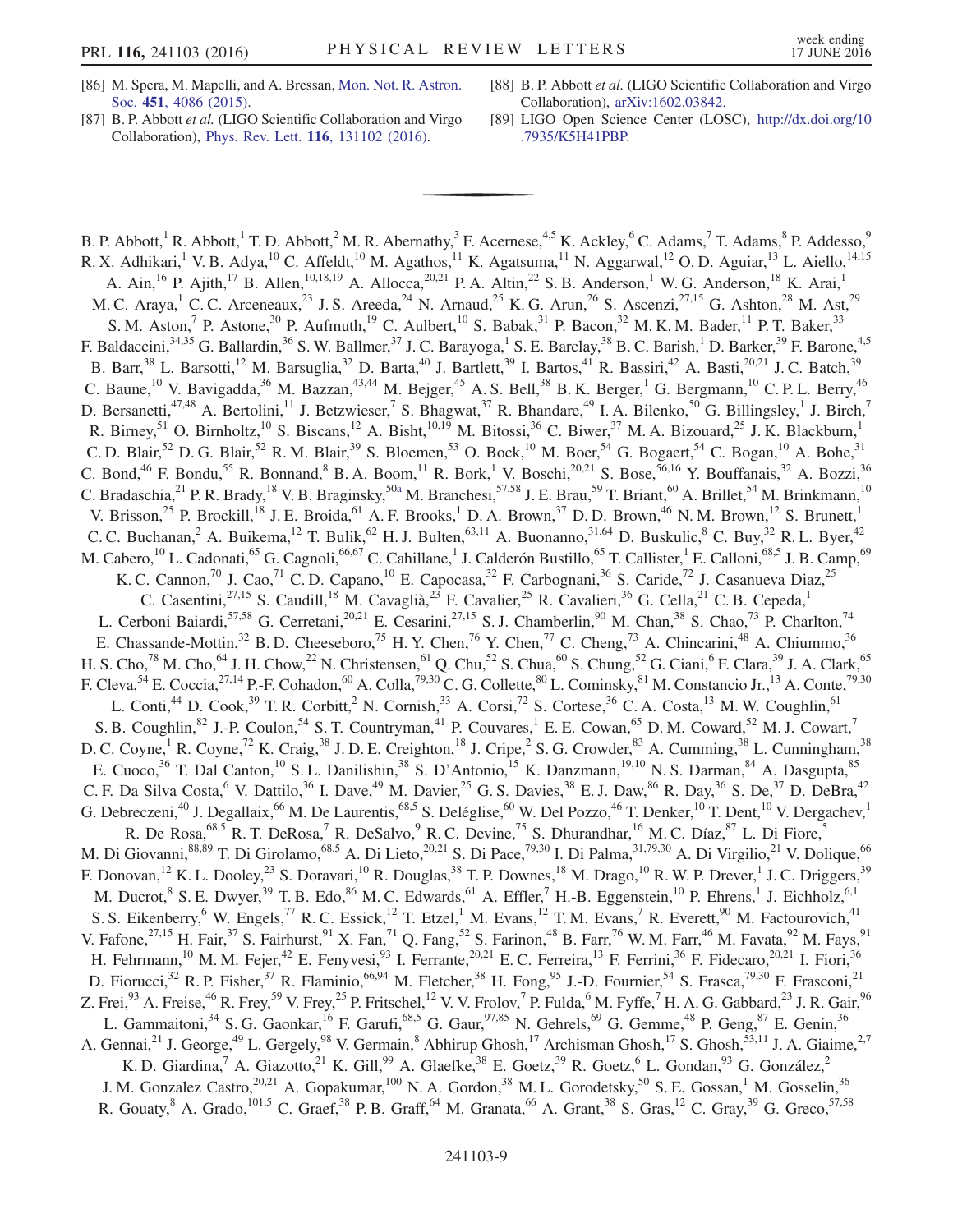A. C. Green, <sup>46</sup> P. Groot, <sup>53</sup> H. Grote, <sup>10</sup> S. Grunewald, <sup>31</sup> G. M. Guidi, <sup>57,58</sup> X. Guo, <sup>71</sup> A. Gupta, <sup>16</sup> M. K. Gupta, <sup>85</sup> K. E. Gushwa,<sup>1</sup> E. K. Gustafson,<sup>1</sup> R. Gustafson,<sup>102</sup> J. J. Hacker,<sup>24</sup> B. R. Hall,<sup>56</sup> E. D. Hall,<sup>1</sup> H. Hamilton,<sup>103</sup> G. Hammond,<sup>38</sup> M. Haney,<sup>100</sup> M. M. Hanke,<sup>10</sup> J. Hanks,<sup>39</sup> C. Hanna,<sup>90</sup> M. D. Hannam,<sup>91</sup> J. Hanson,<sup>7</sup> T. Hardwick,<sup>2</sup> J. Harms,<sup>57,58</sup> G. M. Harry,<sup>3</sup> I. W. Harry,<sup>31</sup> M. J. Hart,<sup>38</sup> M. T. Hartman,<sup>6</sup> C.-J. Haster,<sup>46</sup> K. Haughian,<sup>38</sup> J. Healy,<sup>104</sup> A. Heidmann,<sup>60</sup> M. C. Heintze,<sup>7</sup> H. Heitmann,<sup>54</sup> P. Hello,<sup>25</sup> G. Hemming,<sup>36</sup> M. Hendry,<sup>38</sup> I. S. Heng,<sup>38</sup> J. Hennig,<sup>38</sup> J. Henry,<sup>104</sup> A. W. Heptonstall,<sup>1</sup> M. Heurs,<sup>10,19</sup> S. Hild,<sup>38</sup> D. Hoak,<sup>36</sup> D. Hofman,<sup>66</sup> K. Holt,<sup>7</sup> D. E. Holz,<sup>76</sup> P. Hopkins,<sup>91</sup> J. Hough,<sup>38</sup> E. A. Houston,<sup>38</sup> E. J. Howell,<sup>52</sup> Y. M. Hu,<sup>10</sup> S. Huang,<sup>73</sup> E. A. Huerta,<sup>105</sup> D. Huet,<sup>25</sup> B. Hughey,<sup>99</sup> S. Husa,<sup>106</sup> S. H. Huttner,<sup>38</sup> T. Huynh-Dinh,<sup>7</sup> N. Indik,<sup>10</sup> D. R. Ingram,<sup>39</sup> R. Inta,<sup>72</sup> H. N. Isa,<sup>38</sup> J.-M. Isac,<sup>60</sup> M. Isi,<sup>1</sup> T. Isogai,<sup>12</sup> B. R. Iyer,  $^{17}$  K. Izumi,  $^{39}$  T. Jacqmin,  $^{60}$  H. Jang,  $^{78}$  K. Jani,  $^{65}$  P. Jaranowski,  $^{107}$  S. Jawahar,  $^{108}$  L. Jian,  $^{52}$  F. Jiménez-Forteza,  $^{106}$ W. W. Johnson,<sup>2</sup> N. K. Johnson-McDaniel,<sup>17</sup> D. I. Jones,<sup>28</sup> R. Jones,<sup>38</sup> R. J. G. Jonker,<sup>11</sup> L. Ju,<sup>52</sup> Haris K,<sup>109</sup> C. V. Kalaghatgi, <sup>91</sup> V. Kalogera, <sup>82</sup> S. Kandhasamy, <sup>23</sup> G. Kang, <sup>78</sup> J. B. Kanner, <sup>1</sup> S. J. Kapadia, <sup>10</sup> S. Karki, <sup>59</sup> K. S. Karvinen, <sup>10</sup> M. Kasprzack,<sup>36,2</sup> E. Katsavounidis,<sup>12</sup> W. Katzman,<sup>7</sup> S. Kaufer,<sup>19</sup> T. Kaur,<sup>52</sup> K. Kawabe,<sup>39</sup> F. Kéfélian,<sup>54</sup> M. S. Kehl,<sup>95</sup> D. Keitel,<sup>106</sup> D. B. Kelley,<sup>37</sup> W. Kells,<sup>1</sup> R. Kennedy,<sup>86</sup> J. S. Key,<sup>87</sup> F. Y. Khalili,<sup>50</sup> I. Khan,<sup>14</sup> S. Khan,<sup>91</sup> Z. Khan,<sup>85</sup> E. A. Khazanov,  $^{110}$  N. Kijbunchoo,  $^{39}$  Chi-Woong Kim,  $^{78}$  Chunglee Kim,  $^{78}$  J. Kim,  $^{111}$  K. Kim,  $^{112}$  N. Kim,  $^{42}$  W. Kim,  $^{113}$ Y.-M. Kim, $^{111}$  S. J. Kimbrell,<sup>65</sup> E. J. King, $^{113}$  P. J. King, $^{39}$  J. S. Kissel, $^{39}$  B. Klein, $^{82}$  L. Kleybolte, $^{29}$  S. Klimenko, $^{6}$ S. M. Koehlenbeck,<sup>10</sup> S. Koley,<sup>11</sup> V. Kondrashov,<sup>1</sup> A. Kontos,<sup>12</sup> M. Korobko,<sup>29</sup> W. Z. Korth,<sup>1</sup> I. Kowalska,<sup>62</sup> D. B. Kozak,<sup>1</sup> V. Kringel,<sup>10</sup> B. Krishnan,<sup>10</sup> A. Królak,<sup>114,115</sup> C. Krueger,<sup>19</sup> G. Kuehn,<sup>10</sup> P. Kumar,<sup>95</sup> R. Kumar,<sup>85</sup> L. Kuo,<sup>73</sup> A. Kutynia,<sup>114</sup> B. D. Lackey,  $37$  M. Landry,  $39$  J. Lange,  $104$  B. Lantz,  $42$  P. D. Lasky,  $116$  M. Laxen,  $7$  A. Lazzarini,  $1$  C. Lazzaro,  $44$  P. Leaci,  $79,30$ S. Leavey,  $38$  E. O. Lebigot,  $32,71$  C. H. Lee,  $111$  H. K. Lee,  $112$  H. M. Lee,  $117$  K. Lee,  $38$  A. Lenon,  $37$  M. Leonardi,  $88,89$ J. R. Leong,<sup>10</sup> N. Leroy,<sup>25</sup> N. Letendre,<sup>8</sup> Y. Levin,<sup>116</sup> J. B. Lewis,<sup>1</sup> T. G. F. Li,<sup>118</sup> A. Libson,<sup>12</sup> T. B. Littenberg,<sup>119</sup> N. A. Lockerbie,<sup>108</sup> A. L. Lombardi,<sup>120</sup> L. T. London,<sup>91</sup> J. E. Lord,<sup>37</sup> M. Lorenzini,<sup>14,15</sup> V. Loriette,<sup>121</sup> M. Lormand,<sup>7</sup> G. Losurdo,<sup>58</sup> J. D. Lough,<sup>10,19</sup> C. O. Lousto,<sup>104</sup> H. Lück,<sup>19,10</sup> A. P. Lundgren,<sup>10</sup> R. Lynch,<sup>12</sup> Y. Ma,<sup>52</sup> B. Machenschalk,<sup>10</sup> M. MacInnis,<sup>12</sup> D. M. Macleod,<sup>2</sup> F. Magaña-Sandoval,<sup>37</sup> L. Magaña Zertuche,<sup>37</sup> R. M. Magee,<sup>56</sup> E. Majorana,<sup>30</sup> I. Maksimovic,<sup>121</sup> V. Malvezzi,<sup>27,15</sup> N. Man,<sup>54</sup> I. Mandel,<sup>46</sup> V. Mandic,<sup>83</sup> V. Mangano,<sup>38</sup> G. L. Mansell,<sup>22</sup> M. Manske,<sup>18</sup> M. Mantovani,<sup>36</sup> F. Marchesoni,<sup>122,35</sup> F. Marion,<sup>8</sup> S. Márka,<sup>41</sup> Z. Márka,<sup>41</sup> A. S. Markosyan,<sup>42</sup> E. Maros,<sup>1</sup> F. Martelli,<sup>57,58</sup> L. Martellini,<sup>54</sup> I. W. Martin,<sup>38</sup> D. V. Martynov,<sup>12</sup> J. N. Marx,<sup>1</sup> K. Mason,<sup>12</sup> A. Masserot,<sup>8</sup> T. J. Massinger,<sup>37</sup> M. Masso-Reid,<sup>38</sup> S. Mastrogiovanni,<sup>79,30</sup> F. Matichard,<sup>12</sup> L. Matone,<sup>41</sup> N. Mavalvala,<sup>12</sup> N. Mazumder,<sup>56</sup> R. McCarthy,<sup>39</sup> D. E. McClelland,<sup>22</sup> S. McCormick,<sup>7</sup> S. C. McGuire,<sup>123</sup> G. McIntyre,<sup>1</sup> J. McIver,<sup>1</sup> D. J. McManus,<sup>22</sup> T. McRae,<sup>2</sup> S. T. McWilliams,<sup>75</sup> D. Meacher,<sup>90</sup> G. D. Meadors,<sup>31,10</sup> J. Meidam,<sup>11</sup> A. Melatos,<sup>84</sup> G. Mendell,<sup>39</sup> R. A. Mercer,<sup>18</sup> E. L. Merilh,<sup>39</sup> M. Merzougui,<sup>54</sup> S. Meshkov,<sup>1</sup> C. Messenger,<sup>38</sup> C. Messick,<sup>90</sup> R. Metzdorff,<sup>60</sup> P. M. Meyers,<sup>83</sup> F. Mezzani,<sup>30,79</sup> H. Miao,<sup>46</sup> C. Michel,<sup>66</sup> H. Middleton,<sup>46</sup> E. E. Mikhailov,<sup>124</sup> L. Milano,<sup>68,5</sup> A. L. Miller,<sup>6,79,30</sup> A. Miller,<sup>82</sup> B. B. Miller,<sup>82</sup> J. Miller,<sup>12</sup> M. Millhouse,<sup>33</sup> Y. Minenkov,<sup>15</sup> J. Ming,<sup>31</sup> S. Mirshekari,<sup>125</sup> C. Mishra,<sup>17</sup> S. Mitra,<sup>16</sup> V. P. Mitrofanov,<sup>50</sup> G. Mitselmakher,<sup>6</sup> R. Mittleman,<sup>12</sup> A. Moggi,<sup>21</sup> M. Mohan,<sup>36</sup> S. R. P. Mohapatra,<sup>12</sup> M. Montani,<sup>57,58</sup> B. C. Moore,  $92$  C. J. Moore,  $126$  D. Moraru,  $39$  G. Moreno,  $39$  S. R. Morriss,  $87$  K. Mossavi,  $10$  B. Mours,  $8$  C. M. Mow-Lowry,  $46$ G. Mueller, <sup>6</sup> A. W. Muir, <sup>91</sup> Arunava Mukherjee,<sup>17</sup> D. Mukherjee,<sup>18</sup> S. Mukherjee,<sup>87</sup> N. Mukund,<sup>16</sup> A. Mullavey,<sup>7</sup> J. Munch,<sup>113</sup> D. J. Murphy,<sup>41</sup> P. G. Murray,<sup>38</sup> A. Mytidis,<sup>6</sup> I. Nardecchia,<sup>27,15</sup> L. Naticchioni,<sup>79,30</sup> R. K. Nayak,<sup>127</sup> K. Nedkova,<sup>120</sup> G. Nelemans,<sup>53,11</sup> T. J. N. Nelson,<sup>7</sup> M. Neri,<sup>47,48</sup> A. Neunzert,<sup>102</sup> G. Newton,<sup>38</sup> T. T. Nguyen,<sup>22</sup> A. B. Nielsen,<sup>10</sup> S. Nissanke,<sup>53,11</sup> A. Nitz,<sup>10</sup> F. Nocera,<sup>36</sup> D. Nolting,<sup>7</sup> M. E. N. Normandin,<sup>87</sup> L. K. Nuttall,<sup>37</sup> J. Oberling,<sup>39</sup> E. Ochsner,<sup>18</sup> J. O'Dell,<sup>128</sup> E. Oelker,<sup>12</sup> G. H. Ogin,<sup>129</sup> J. J. Oh,<sup>130</sup> S. H. Oh,<sup>130</sup> F. Ohme,<sup>91</sup> M. Oliver,<sup>106</sup> P. Oppermann,<sup>10</sup> Richard J. Oram, <sup>7</sup> B. O'Reilly, <sup>7</sup> R. O'Shaughnessy,  $104$  D. J. Ottaway,  $113$  H. Overmier,  $7$  B. J. Owen,  $72$  A. Pai,  $109$  S. A. Pai,  $49$ J. R. Palamos,<sup>59</sup> O. Palashov,<sup>110</sup> C. Palomba,<sup>30</sup> A. Pal-Singh,<sup>29</sup> H. Pan,<sup>73</sup> C. Pankow,<sup>82</sup> F. Pannarale,<sup>91</sup> B. C. Pant,<sup>49</sup> F. Paoletti,<sup>36,21</sup> A. Paoli,<sup>36</sup> M. A. Papa,<sup>31,18,10</sup> H. R. Paris,<sup>42</sup> W. Parker,<sup>7</sup> D. Pascucci,<sup>38</sup> A. Pasqualetti,<sup>36</sup> R. Passaquieti,<sup>20,21</sup> D. Passuello,<sup>21</sup> B. Patricelli,<sup>20,21</sup> Z. Patrick,<sup>42</sup> B. L. Pearlstone,<sup>38</sup> M. Pedraza,<sup>1</sup> R. Pedurand,<sup>66,131</sup> L. Pekowsky,<sup>37</sup> A. Pele,<sup>7</sup> S. Penn,<sup>132</sup> A. Perreca,<sup>1</sup> L. M. Perri,<sup>82</sup> H. P. Pfeiffer,<sup>95,31</sup> M. Phelps,<sup>38</sup> O. J. Piccinni,<sup>79,30</sup> M. Pichot,<sup>54</sup> F. Piergiovanni,<sup>57,58</sup> V. Pierro, <sup>9</sup> G. Pillant, <sup>36</sup> L. Pinard, <sup>66</sup> I. M. Pinto, <sup>9</sup> M. Pitkin, <sup>38</sup> M. Poe, <sup>18</sup> R. Poggiani, <sup>20,21</sup> P. Popolizio, <sup>36</sup> A. Post, <sup>10</sup> J. Powell,<sup>38</sup> J. Prasad,<sup>16</sup> V. Predoi,<sup>91</sup> T. Prestegard,<sup>83</sup> L. R. Price,<sup>1</sup> M. Prijatelj,<sup>10,36</sup> M. Principe,<sup>9</sup> S. Privitera,<sup>31</sup> R. Prix,<sup>10</sup> G. A. Prodi,<sup>88,89</sup> L. Prokhorov,<sup>50</sup> O. Puncken,<sup>10</sup> M. Punturo,<sup>35</sup> P. Puppo,<sup>30</sup> M. Pürrer,<sup>31</sup> H. Qi,<sup>18</sup> J. Qin,<sup>52</sup> S. Qiu,<sup>116</sup> V. Quetschke,  $8^7$  E. A. Quintero, <sup>1</sup> R. Quitzow-James,  $5^9$  F. J. Raab,  $3^9$  D. S. Rabeling,  $2^2$  H. Radkins,  $3^9$  P. Raffai,  $9^3$  S. Raja,  $4^9$ C. Rajan,<sup>49</sup> M. Rakhmanov,<sup>87</sup> P. Rapagnani,<sup>79,30</sup> V. Raymond,<sup>31</sup> M. Razzano,<sup>20,21</sup> V. Re,<sup>27</sup> J. Read,<sup>24</sup> C. M. Reed,<sup>39</sup>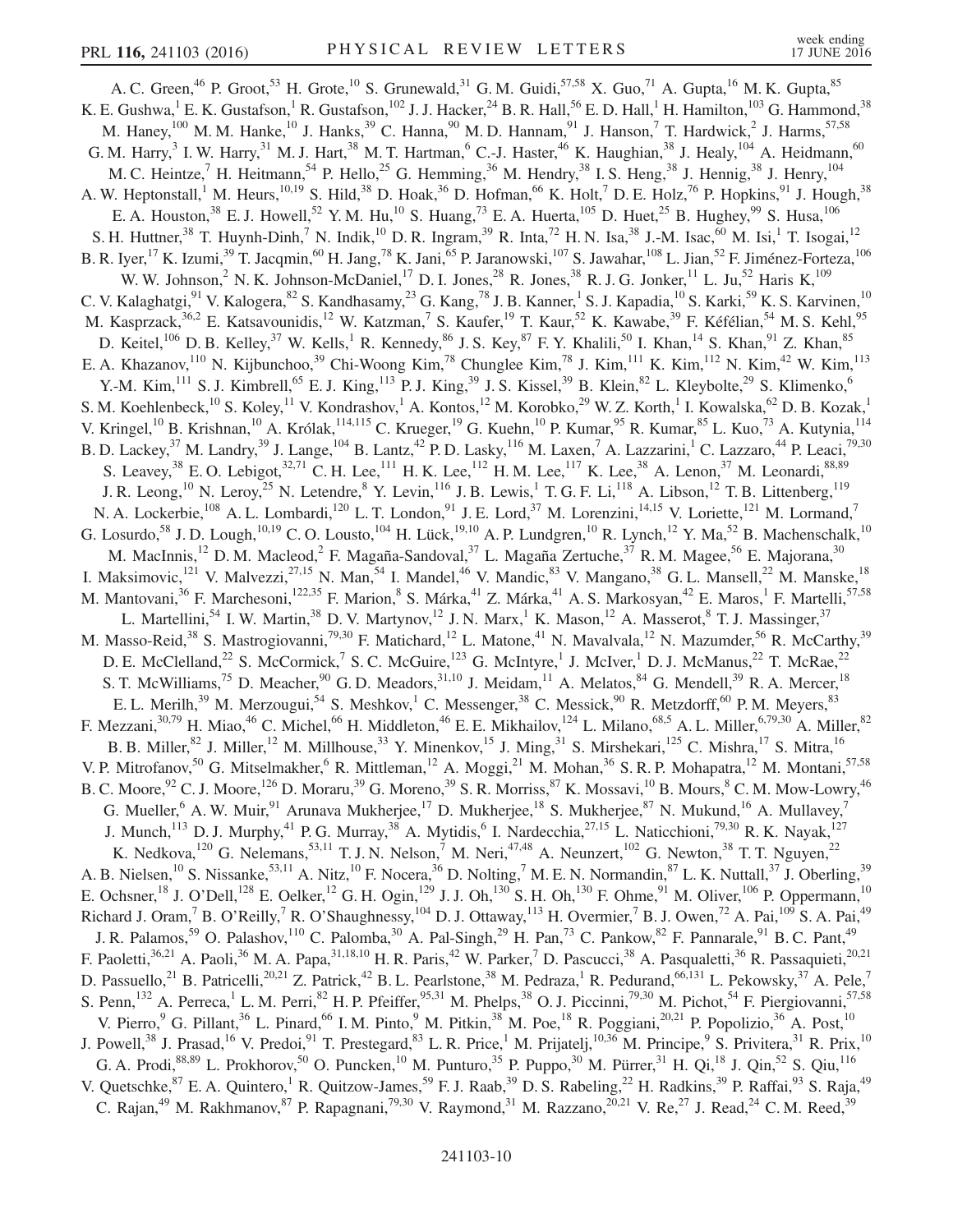<span id="page-10-1"></span><span id="page-10-0"></span>T. Regimbau,<sup>54</sup> L. Rei,<sup>48</sup> S. Reid,<sup>51</sup> D. H. Reitze,<sup>1,6</sup> H. Rew,<sup>124</sup> S. D. Reyes,<sup>37</sup> F. Ricci,<sup>79,30</sup> K. Riles,<sup>102</sup> M. Rizzo,<sup>104</sup> N. A. Robertson,<sup>1,38</sup> R. Robie,<sup>38</sup> F. Robinet,<sup>25</sup> A. Rocchi,<sup>15</sup> L. Rolland,<sup>8</sup> J. G. Rollins,<sup>1</sup> V. J. Roma,<sup>59</sup> J. D. Romano,<sup>87</sup> R. Romano,<sup>4,5</sup> G. Romanov,<sup>124</sup> J. H. Romie,<sup>7</sup> D. Rosińska,<sup>133,45</sup> S. Rowan,<sup>38</sup> A. Rüdiger,<sup>10</sup> P. Ruggi,<sup>36</sup> K. Ryan,<sup>39</sup> S. Sachdev,<sup>1</sup> T. Sadecki,<sup>39</sup> L. Sadeghian,<sup>18</sup> M. Sakellariadou,<sup>134</sup> L. Salconi,<sup>36</sup> M. Saleem,<sup>109</sup> F. Salemi,<sup>10</sup> A. Samajdar,<sup>127</sup> L. Sammut,  $116$  E. J. Sanchez,  $1$  V. Sandberg,  $39$  B. Sandeen,  $82$  J. R. Sanders,  $37$  B. Sassolas,  $66$  B. S. Sathyaprakash,  $91$ P. R. Saulson,<sup>37</sup> O. E. S. Sauter,<sup>102</sup> R. L. Savage,<sup>39</sup> A. Sawadsky,<sup>19</sup> P. Schale,<sup>59</sup> R. Schilling,<sup>10[b](#page-13-1)</sup> J. Schmidt,<sup>10</sup> P. Schmidt,<sup>1,77</sup> R. Schnabel,<sup>29</sup> R. M. S. Schofield,<sup>59</sup> A. Schönbeck,<sup>29</sup> E. Schreiber,<sup>10</sup> D. Schuette,<sup>10,19</sup> B. F. Schutz,<sup>91,31</sup> J. Scott,<sup>38</sup> S. M. Scott,<sup>22</sup> D. Sellers,<sup>7</sup> A. S. Sengupta,<sup>97</sup> D. Sentenac,<sup>36</sup> V. Sequino,<sup>27,15</sup> A. Sergeev,<sup>110</sup> Y. Setyawati,<sup>53,11</sup> D. A. Shaddock,<sup>22</sup> T. Shaffer,<sup>39</sup> M. S. Shahriar,<sup>82</sup> M. Shaltev,<sup>10</sup> B. Shapiro,<sup>42</sup> P. Shawhan,<sup>64</sup> A. Sheperd,<sup>18</sup> D. H. Shoemaker,<sup>12</sup> D. M. Shoemaker,<sup>65</sup> K. Siellez,<sup>65</sup> X. Siemens,<sup>18</sup> M. Sieniawska,<sup>45</sup> D. Sigg,<sup>39</sup> A. D. Silva,<sup>13</sup> A. Singer,<sup>1</sup> L. P. Singer,<sup>69</sup> A. Singh,<sup>31,10,19</sup> R. Singh,<sup>2</sup> A. Singhal,<sup>14</sup> A. M. Sintes,<sup>106</sup> B. J. J. Slagmolen,<sup>22</sup> J. R. Smith,<sup>24</sup> N. D. Smith,<sup>1</sup> R. J. E. Smith, <sup>1</sup> E. J. Son,<sup>130</sup> B. Sorazu,<sup>38</sup> F. Sorrentino,<sup>48</sup> T. Souradeep,<sup>16</sup> A. K. Srivastava,<sup>85</sup> A. Staley,<sup>41</sup> M. Steinke,<sup>10</sup> J. Steinlechner,<sup>38</sup> S. Steinlechner,<sup>38</sup> D. Steinmeyer,<sup>10,19</sup> B. C. Stephens,<sup>18</sup> S. P. Stevenson,<sup>46</sup> R. Stone,<sup>87</sup> K. A. Strain,<sup>38</sup> N. Straniero,<sup>66</sup> G. Stratta,<sup>57,58</sup> N. A. Strauss,<sup>61</sup> S. Strigin,<sup>50</sup> R. Sturani,<sup>125</sup> A. L. Stuver,<sup>7</sup> T. Z. Summerscales,<sup>135</sup> L. Sun,<sup>84</sup> S. Sunil,<sup>85</sup> P. J. Sutton,<sup>91</sup> B. L. Swinkels,<sup>36</sup> M. J. Szczepańczyk,<sup>99</sup> M. Tacca,<sup>32</sup> D. Talukder,<sup>59</sup> D. B. Tanner,<sup>6</sup> M. Tápai,<sup>98</sup> S. P. Tarabrin,<sup>10</sup> A. Taracchini,<sup>31</sup> R. Taylor,<sup>1</sup> T. Theeg,<sup>10</sup> M. P. Thirugnanasambandam,<sup>1</sup> E. G. Thomas,<sup>46</sup> M. Thomas,<sup>7</sup> P. Thomas,<sup>39</sup> K. A. Thorne,<sup>7</sup> E. Thrane,<sup>116</sup> S. Tiwari,<sup>14,89</sup> V. Tiwari,<sup>91</sup> K. V. Tokmakov,<sup>108</sup> K. Toland,<sup>38</sup> C. Tomlinson,<sup>86</sup> M. Tonelli,<sup>20,21</sup> Z. Tornasi,<sup>38</sup> C. V. Torres,<sup>8[7c](#page-13-2)</sup> C. I. Torrie,<sup>1</sup> D. Töyrä,<sup>46</sup> F. Travasso,<sup>34,35</sup> G. Traylor,<sup>7</sup> D. Trifirò,<sup>23</sup> M. C. Tringali,<sup>88,89</sup> L. Trozzo,<sup>136,21</sup> M. Tse,<sup>12</sup> M. Turconi,<sup>54</sup> D. Tuyenbayev,<sup>87</sup> D. Ugolini,<sup>137</sup> C. S. Unnikrishnan,<sup>100</sup> A. L. Urban,  $^{18}$  S. A. Usman,  $^{37}$  H. Vahlbruch,  $^{19}$  G. Vajente,  $^{1}$  G. Valdes,  $^{87}$  M. Vallisneri,  $^{77}$  N. van Bakel,  $^{11}$ M. van Beuzekom,<sup>11</sup> J. F. J. van den Brand,<sup>63,11</sup> C. Van Den Broeck,<sup>11</sup> D. C. Vander-Hyde,<sup>37</sup> L. van der Schaaf,<sup>11</sup> J. V. van Heijningen,<sup>11</sup> A. A. van Veggel,<sup>38</sup> M. Vardaro,<sup>43,44</sup> S. Vass,<sup>1</sup> M. Vasúth,<sup>40</sup> R. Vaulin,<sup>12</sup> A. Vecchio,<sup>46</sup> G. Vedovato,<sup>44</sup> J. Veitch,<sup>46</sup> P. J. Veitch,<sup>113</sup> K. Venkateswara,<sup>138</sup> D. Verkindt,<sup>8</sup> F. Vetrano,<sup>57,58</sup> A. Viceré,<sup>57,58</sup> S. Vinciguerra,<sup>46</sup> D. J. Vine,<sup>51</sup> J.-Y. Vinet,<sup>54</sup> S. Vitale,<sup>12</sup> T. Vo,<sup>37</sup> H. Vocca,<sup>34,35</sup> C. Vorvick,<sup>39</sup> D. V. Voss,<sup>6</sup> W. D. Vousden,<sup>46</sup> S. P. Vyatchanin,<sup>50</sup> A. R. Wade,<sup>22</sup> L. E. Wade,<sup>139</sup> M. Wade,<sup>139</sup> M. Walker,<sup>2</sup> L. Wallace,<sup>1</sup> S. Walsh,<sup>31,10</sup> G. Wang,<sup>14,58</sup> H. Wang,<sup>46</sup> M. Wang,<sup>46</sup> X. Wang,  $^{71}$  Y. Wang,  $^{52}$  R. L. Ward,  $^{22}$  J. Warner,  $^{39}$  M. Was,  $^{8}$  B. Weaver,  $^{39}$  L.-W. Wei,  $^{54}$  M. Weinert,  $^{10}$  A. J. Weinstein,  $^{1}$ R. Weiss,<sup>12</sup> L. Wen,<sup>52</sup> P. Weßels,<sup>10</sup> T. Westphal,<sup>10</sup> K. Wette,<sup>10</sup> J. T. Whelan,<sup>104</sup> B. F. Whiting,<sup>6</sup> R. D. Williams,<sup>1</sup> A. R. Williamson,  $91$  J. L. Willis,  $^{103}$  B. Willke,  $^{19,10}$  M. H. Wimmer,  $^{10,19}$  W. Winkler,  $^{10}$  C. C. Wipf,  $^{1}$  H. Wittel,  $^{10,19}$  G. Woan,  $^{38}$ J. Woehler,<sup>10</sup> J. Worden,<sup>39</sup> J. L. Wright,<sup>38</sup> D. S. Wu,<sup>10</sup> G. Wu,<sup>7</sup> J. Yablon,<sup>82</sup> W. Yam,<sup>12</sup> H. Yamamoto,<sup>1</sup> C. C. Yancey,<sup>64</sup> H. Yu,<sup>12</sup> M. Yvert, <sup>8</sup> A. Zadrożny, <sup>114</sup> L. Zangrando, <sup>44</sup> M. Zanolin, <sup>99</sup> J.-P. Zendri, <sup>44</sup> M. Zevin, <sup>82</sup> L. Zhang, <sup>1</sup> M. Zhang, <sup>124</sup> Y. Zhang,<sup>104</sup> C. Zhao,<sup>52</sup> M. Zhou,<sup>82</sup> Z. Zhou,<sup>82</sup> X. J. Zhu,<sup>52</sup> M. E. Zucker,<sup>1,12</sup> S. E. Zuraw,<sup>120</sup> and J. Zweizig<sup>1</sup>

(LIGO Scientific Collaboration and Virgo Collaboration)

M. Boyle,<sup>140</sup> D. Hemberger,<sup>77</sup> L. E. Kidder,<sup>140</sup> G. Lovelace,<sup>24</sup> S. Ossokine,<sup>31</sup> M. Scheel,<sup>77</sup> B. Szilagyi, $77,141$  and S. Teukolsky $140$ 

<sup>1</sup>LIGO, California Institute of Technology, Pasadena, California 91125, USA<br> $\frac{2}{5}I$  quisique State University, Pator Pouce, Louisique 70803, USA

 $\mu^2$ Louisiana State University, Baton Rouge, Louisiana 70803, USA

<sup>3</sup>American University, Washington, DC 20016, USA

 $^{4}$ Università di Salerno, Fisciano, I-84084 Salerno, Italy

<sup>5</sup>INFN, Sezione di Napoli, Complesso Universitario di Monte S.Angelo, I-80126 Napoli, Italy

<sup>6</sup>University of Florida, Gainesville, Florida 32611, USA

 $17LIGO$  Livingston Observatory, Livingston, Louisiana 70754, USA

Laboratoire d'Annecy-le-Vieux de Physique des Particules (LAPP), Université Savoie Mont Blanc, CNRS/IN2P3,

F-74941 Annecy-le-Vieux, France<br><sup>9</sup>University of Sannio at Benevento, 1-82100 Benevento, Italy and INFN, Sezione di Napoli, I-80100 Napoli, Italy

<sup>10</sup>Albert-Einstein-Institut, Max-Planck-Institut für Gravitationsphysik, D-30167 Hannover, Germany<br><sup>11</sup>Nikhef, Science Park, 1098 XG Amsterdam, Netherlands<br><sup>12</sup>LIGO, Massachusetts Institute of Technology, Cambridge, Mass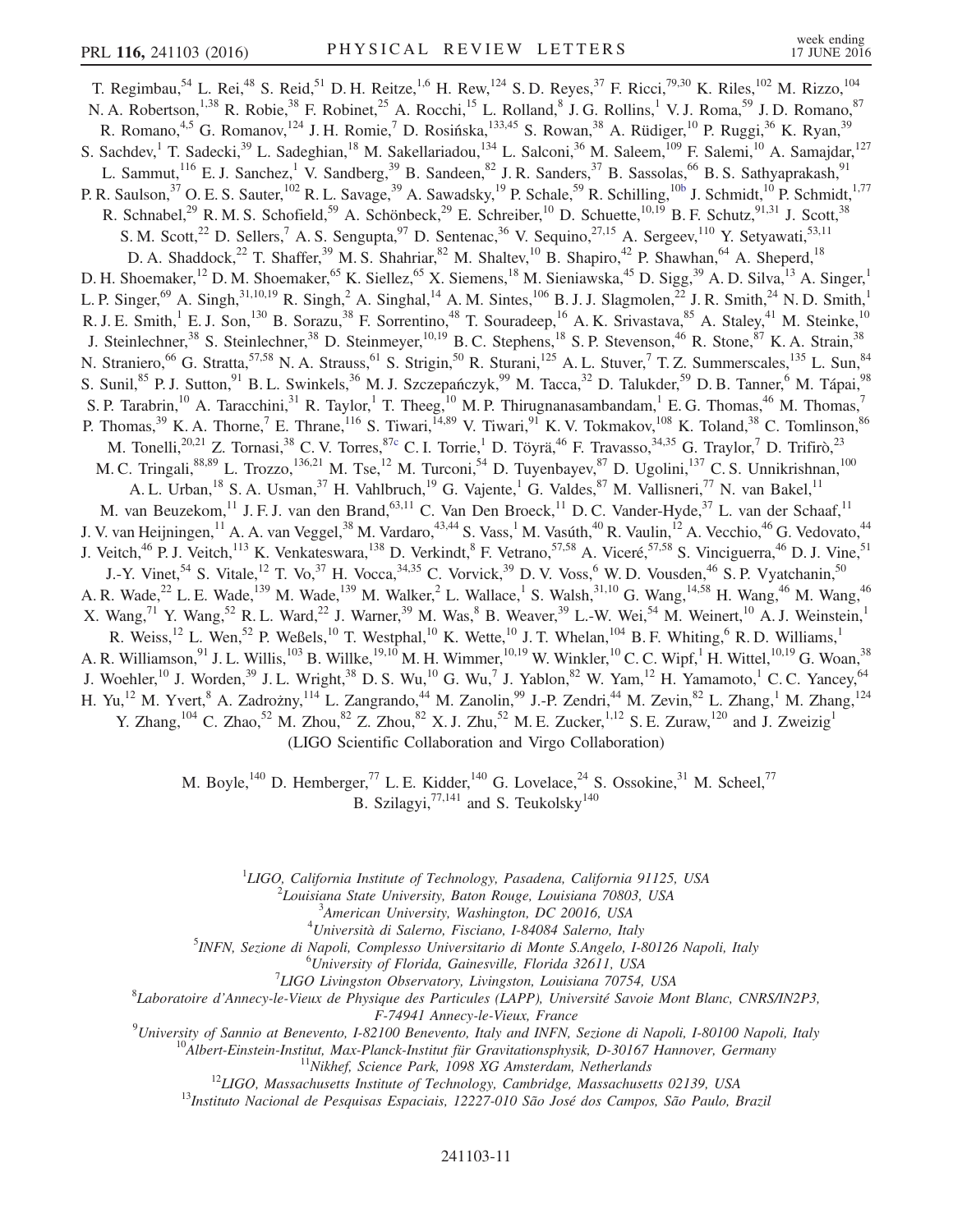<sup>14</sup>INFN, Gran Sasso Science Institute, 1-67100 L'Aquila, Italy<br><sup>15</sup>INFN, Sezione di Roma Tor Vergata, 1-00133 Roma, Italy<br><sup>16</sup>Inter-University Centre for Astronomy and Astrophysics, Pune 411007, India<br><sup>17</sup>International C

<sup>27</sup>Università di Roma Tor Vergata, I-00133 Roma, Italy<br><sup>28</sup>University of Southampton, Southampton SO17 1BJ, United Kingdom<br><sup>29</sup>Universität Hamburg, D-22761 Hamburg, Germany<br><sup>30</sup>INFN, Sezione di Roma, I-00185 Roma, Italy<br>

F-75205 Paris Cedex 13, France<br><sup>33</sup>Montana State University, Bozeman, Montana 59717, USA<br><sup>34</sup>Università di Perugia, I-06123 Perugia, Italy<br><sup>35</sup>INFN, Sezione di Perugia, I-06123 Perugia, Italy<br><sup>36</sup>European Gravitational Obs

<sup>40</sup>Wigner RCP, RMKI, H-1121 Budapest, Konkoly Thege Miklós út 29-33, Hungary <sup>41</sup>Columbia University, New York, New York 10027, USA <sup>42</sup>Stanford University, Stanford, California 94305, USA

<sup>43</sup>Università di Padova, Dipartimento di Fisica e Astronomia, I-35131 Padova, Italy<br><sup>44</sup>INFN, Sezione di Padova, I-35131 Padova, Italy<br><sup>45</sup>CAMK-PAN, 00-716 Warsaw, Poland<br><sup>46</sup>University of Birmingham, Birmingham B15 2TT,

<sup>51</sup>SUPA, University of the West of Scotland, Paisley PA1 2BE, United Kingdom  $^{52}$ University of Western Australia, Crawley, Western Australia 6009, Australia

<sup>53</sup>Department of Astrophysics/IMAPP, Radboud University Nijmegen, P.O. Box 9010, 6500 GL Nijmegen, The Netherlands<br><sup>54</sup>Artemis, Université Côte d'Azur, CNRS, Observatoire Côte d'Azur, CS 34229, Nice cedex 4, France<br><sup>55</sup>I

<sup>60</sup>Laboratoire Kastler Brossel, UPMC-Sorbonne Universités, CNRS, ENS-PSL Research University, Collège de France,

F-75005 Paris, France<br><sup>61</sup>Carleton College, Northfield, Minnesota 55057, USA<br><sup>62</sup>Astronomical Observatory Warsaw University, 00-478 Warsaw, Poland<br><sup>63</sup>VU University Amsterdam, 1081 HV Amsterdam, Netherlands<br><sup>64</sup>University

<sup>65</sup>Center for Relativistic Astrophysics and School of Physics, Georgia Institute of Technology, Atlanta, Georgia 30332, USA<br><sup>66</sup>Laboratoire des Matériaux Avancés (LMA), CNRS/IN2P3, F-69622 Villeurbanne, France<br><sup>67</sup>Univer

<sup>59</sup>NASA/Goddard Space Flight Center, Greenbelt, Maryland 20771, USA<br><sup>70</sup>RESCEU, University of Tokyo, Tokyo, 113-0033, Japan<br><sup>71</sup>Tsinghua University, Beijing 100084, China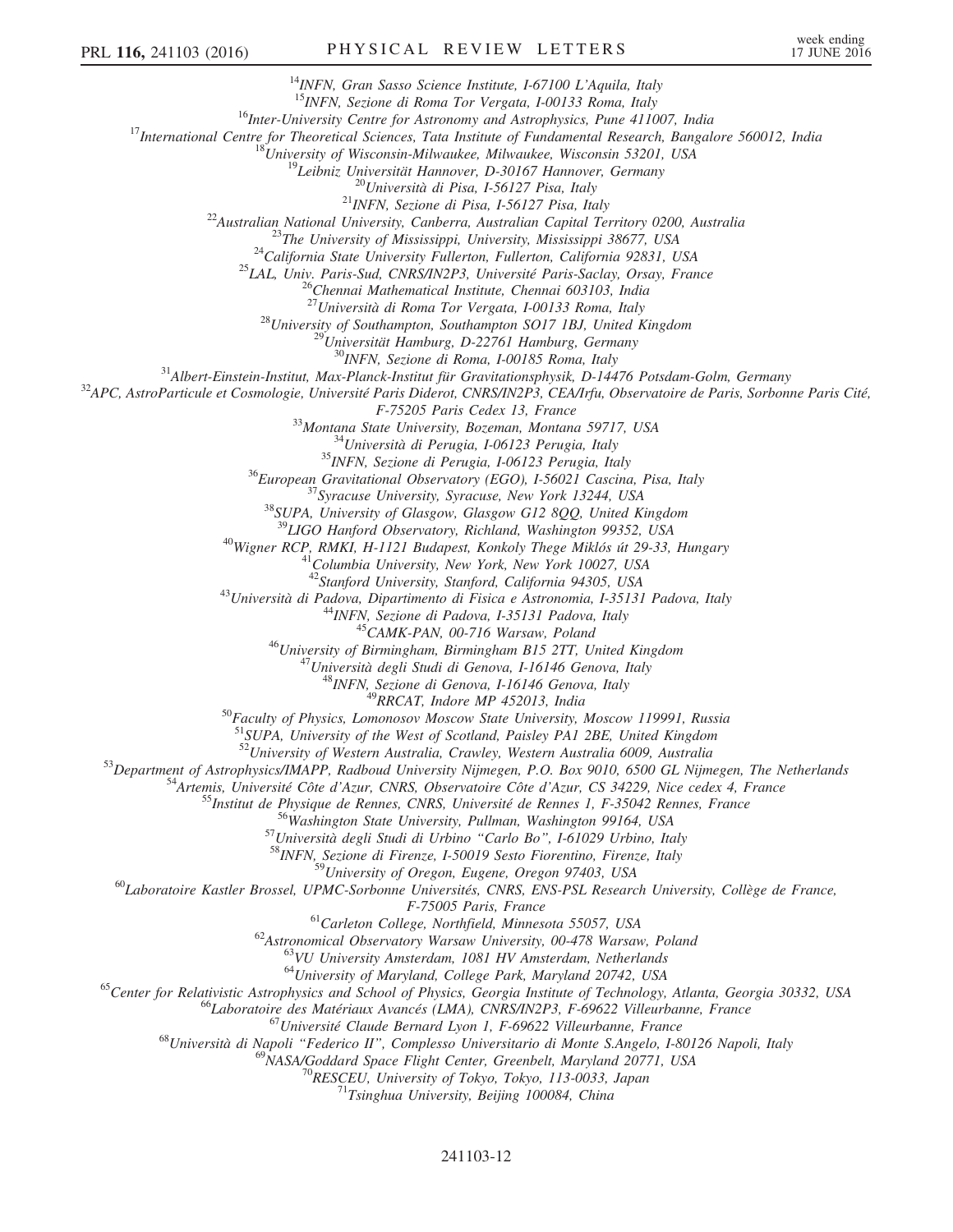<sup>72</sup>Texas Tech University, Lubbock, Texas 79409, USA<br><sup>73</sup>National Tsing Hua University, Hsinchu City, 30013 Taiwan, Republic of China <sup>74</sup>Charles Sturt University, Wagga Wagga, New South Wales 2678, Australia <sup>75</sup>West Virginia University, Morgantown, West Virginia 26506, USA <sup>76</sup>University of Chicago, Chicago, Illinois 60637, USA <sup>77</sup>Caltech CaRT, Pasad <sup>78</sup> Korea Institute of Science and Technology Information, Daejeon 305-806, Korea<br><sup>79</sup> Università di Roma "La Sapienza", I-00185 Roma, Italy<br><sup>80</sup> University of Brussels, Brussels 1050, Belgium<br><sup>81</sup> Sonoma State Universit Illinois 60208, USA<br><sup>83</sup>University of Minnesota, Minneapolis, Minnesota 55455, USA<br><sup>84</sup>The University of Melbourne, Parkville, Victoria 3010, Australia<br><sup>85</sup>Institute for Plasma Research, Bhat, Gandhinagar 382428, India<br><sup>86</sup> 87The University of Texas Rio Grande Valley, Brownsville, TX 78520, USA<br>88 Università di Trento, Dipartimento di Fisica, I-38123 Povo, Trento, Italy <sup>89</sup>INFN, Trento Institute for Fundamental Physics and Applications, I-38123 Povo, Trento, Italy<br><sup>90</sup>The Pennsylvania State University, University Park, Pennsylvania 16802, USA<br><sup>91</sup>Cardiff University, Cardiff CF24 3AA, Un <sup>95</sup>Canadian Institute for Theoretical Astrophysics, University of Toronto, Toronto, Ontario M5S 3H8, Canada <sup>96</sup>School of Mathematics, University of Edinburgh, Edinburgh EH9 3FD, United Kingdom<br><sup>97</sup>Indian Institute of Technology, Gandhinagar Ahmedabad Gujarat 382424, India<br><sup>98</sup>University of Szeged, Dóm tér 9, Szeged 6720, Hunga <sup>101</sup>INAF, Osservatorio Astronomico di Capodimonte, I-80131, Napoli, Italy<br><sup>102</sup>University of Michigan, Ann Arbor, Michigan 48109, USA<br><sup>103</sup>Abilene Christian University, Abilene, Texas 79699, USA<br><sup>104</sup>Rochester Institute <sup>110</sup>Institute of Applied Physics, Nizhny Novgorod, 603950, Russia <sup>111</sup>Pusan National University, Busan 609-735, Korea <sup>112</sup>Hanyang University, Seoul 133-791, Korea <sup>113</sup>University of Adelaide, Adelaide, South Australia 5005, Australia<br><sup>114</sup>NCBJ, 05-400 Świerk-Otwock, Poland<br><sup>115</sup>IM-PAN, 00-956 Warsaw, Poland<br><sup>116</sup>Monash University, Victoria 3800, Australia<br><sup>117</sup>Seoul National Univer <sup>120</sup>University of Massachusetts-Amherst, Amherst, Massachusetts 01003, USA<br><sup>121</sup>LSPCI, CNRS, F-75005 Paris, France<br><sup>122</sup>Università di Camerino, Dipartimento di Fisica, I-62032 Camerino, Italy<br><sup>123</sup>Southern University and

São Paulo SP 01140-070, Brazil<br><sup>126</sup>University of Cambridge, Cambridge CB2 1TN, United Kingdom<br><sup>127</sup>IISER-Kolkata, Mohanpur, West Bengal 741252, India<br><sup>128</sup>Rutherford Appleton Laboratory, HSIC, Chilton, Didcot, Oxon OX11 0